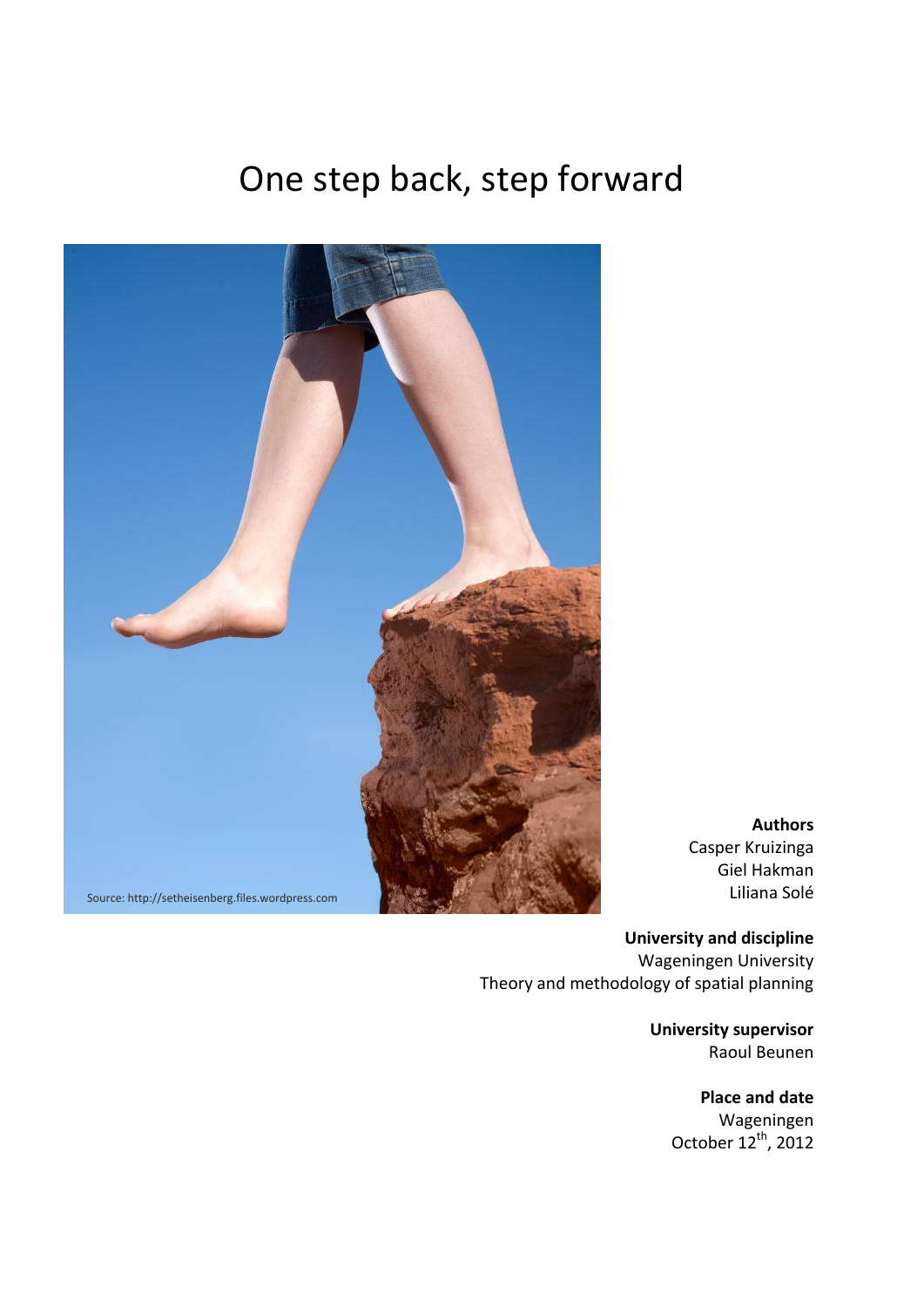

# **Table of contents**

| $\mathbf{1}$                                    | Introduction                                                |                                                        | 3  |
|-------------------------------------------------|-------------------------------------------------------------|--------------------------------------------------------|----|
|                                                 |                                                             | 1.1 Problem statement                                  | 6  |
| $2^{\circ}$                                     |                                                             | <b>Theoretical Framework</b>                           | 7  |
|                                                 | 2.1                                                         | Governance                                             | 7  |
|                                                 | 2.2                                                         | The role of laws in governance                         | 8  |
|                                                 |                                                             | 2.3 The role of participation approaches in governance | 10 |
|                                                 | 2.4                                                         | Connecting the theory                                  | 12 |
| $\mathbf{3}$                                    |                                                             | <b>Examples of self-organizing communities</b>         | 13 |
|                                                 | 3.1                                                         | The Amish way of life                                  | 13 |
|                                                 | 3.2                                                         | <b>Brief history of Marinaleda</b>                     | 14 |
|                                                 | 3.3.                                                        | Sandpoint Transition-town                              | 16 |
| <b>Advises</b><br>4                             |                                                             | 22                                                     |    |
| 5                                               |                                                             | Conclusion                                             | 23 |
| 6                                               |                                                             | <b>References</b>                                      | 24 |
| Appendix 1: Actors involved and their relations |                                                             |                                                        | 25 |
| <b>Appendix 2: Learning from examples</b>       |                                                             |                                                        | 26 |
|                                                 | Appendix 3: Some concrete examples for possible ideas<br>27 |                                                        |    |

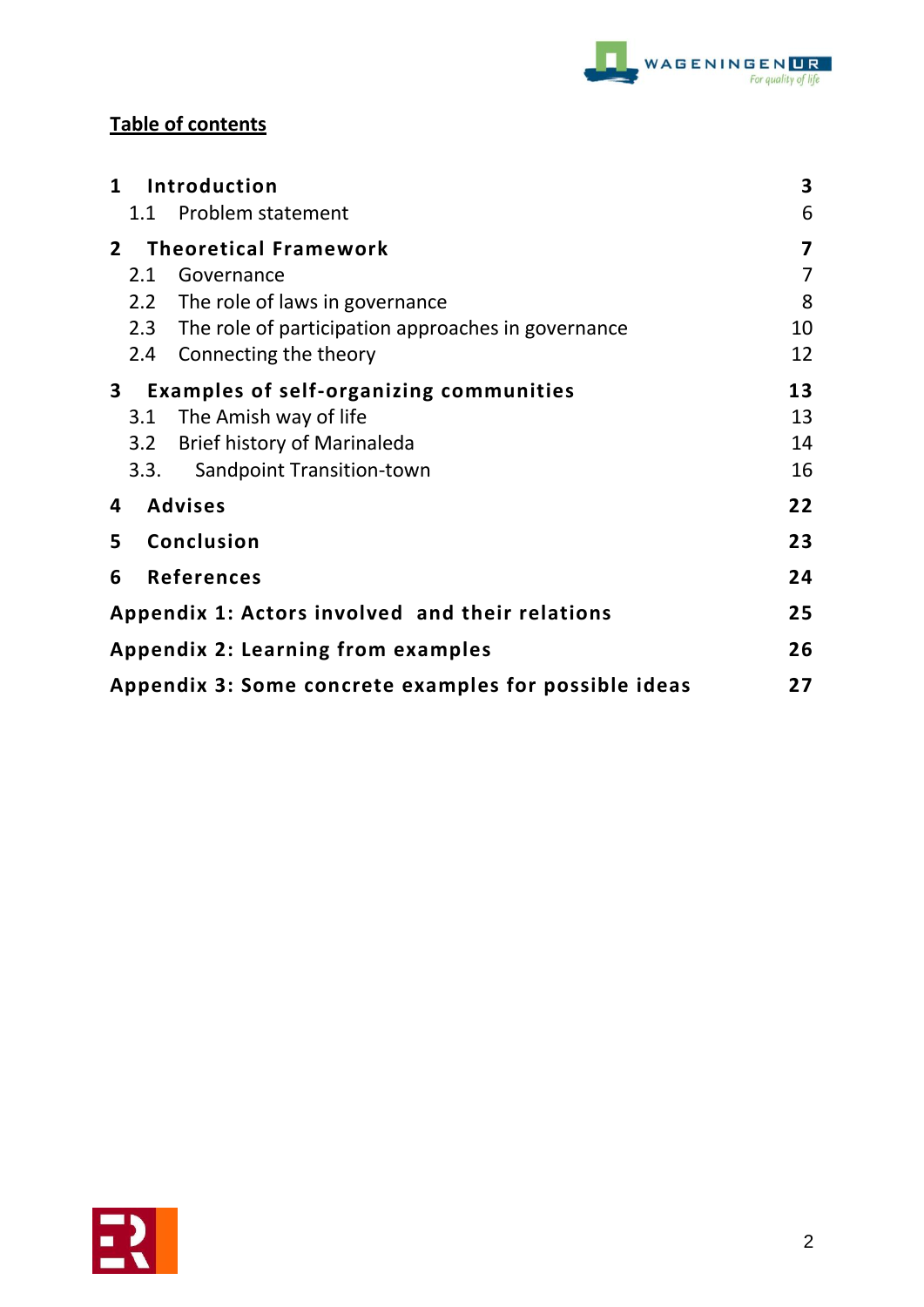

# **1 Introduction**

Emmen Revisited is a partnership of people and companies that occupy with the different districts and villages near and around Emmen, to get a better housing and environment. The Emmen Revisited team wants to transfer planning responsibilities to inhabitants of Nieuw-Dordrecht. They ask us to come with some ideas, strategies or examples of self-organization villages.

Nieuw-Dordrecht is a village in the Netherlands which is part of the Emmen municipality in Drenthe. Nieuw-Dordrecht has a population of about 2,000 people. In the  $19<sup>th</sup>$  century the community was planning on digging a canal through Nieuw-Dordrecht. This canal would be a branch of the Oranjekanaal. The Oranjekanaal had to connect two peat lands. Though the Oranjekanaal was digged, the community stopped digging the branch because it became too costly to bridge the height differences. Where the canal was planned there now runs a wide street: the Herenstreek that goes along into to Oranjedorpstraat at a roundabout. This street divides Nieuw-Dordrecht in a very social way. On the north side live the more wealthy people, also the school is located here. On the south site lays the more disadvantaged neighbourhood.



Source: Google earth Source: Google earth Source: Google earth

# **Figure 1-1: Nieuw-Dordrecht, Drenthe.**

Inhabitants from Nieuw-Dordrecht are bind to the formal rules of the government . The Emmen revisited team search for a way to change the power from the municipality to citizens. In the current situation professionals (planners) come up with ideas and plans to improve the environment. The ER team wants to change this situation, by changing the role of the planners and citizens. In the new situation the planners will become controllers of the inhabitants ideas, not the creator**.** According to companies interviewed 30% of Nieuw-Dordrecht residents are willing to cooperate in this project. On the other hand, only 5% of municipality workers are. For this project ER has developed a participatory structure and program with main stakeholders. However, some of the stakeholders do not know clearly which is his role in this project, such as Chamber of Commerce, some departments of the Municipality and inhabitants.

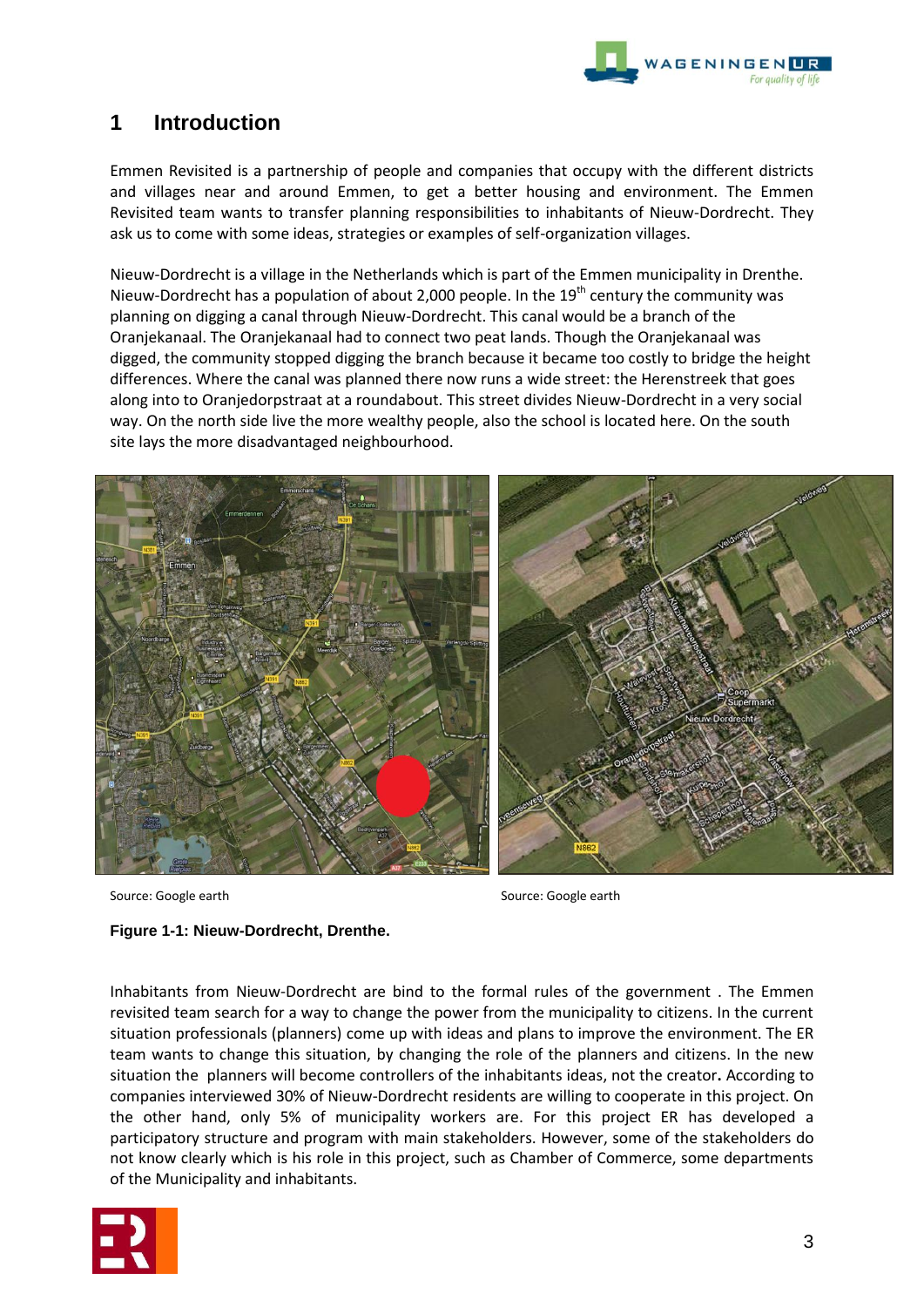

ER works with a 5 years period, but they want some results in the first two years. The project has been carried out for one year and a half and nothing has been done yet.

Each village, in the vicinity of Emmen, has his own Village-team. These are composed by two volunteers, one housing officer, one social worker, one police officer, one leader and one secretary. Once a month they have a meeting. That it is called the Reflection group. Apart of the reflection group there are the doors-team" (they are volunteers). The relation between them and Emmen Revisited is quite fluid. Doors-team is in charge of the personal communication with inhabitants. At the same time, ER tries to give information to residents through Facebook and a newsletter.

With the meetings of the reflection group and interviews with inhabitants, ER analyzes all data collected and presents results to residents. They want all residents to know about results. For that reason, ER organizes meetings with all inhabitants to do that. However, normally only 30 or 40 persons assist to these meetings. After that, if residents do agree with the results, ER develops with all organizations a program to achieve main goals demanded by inhabitants. To do that, it is important to talk with municipality to compare which are the goals and future plans of the municipality.

When the plan is ready, the village team, welfare organizations and housing office have to sign the program. But, that plan contains only the main objectives. Then it is necessary to define how the objectives can be achieved by activities. It is necessary to motivate residents, to involve them to define activities and participate in them.

A critical point in an project in which self-organisation has a central role are existing policies and upcoming policies by the municipality of Emmen and the province of Drenthe. Those policies on spatial planning like the regional 'bestemmingsplan' and provincial 'structuurvisie' (in there section 3 will be a detailed explanation about governance, laws and property rights) cause friction between the villagers of Nieuw-Dordrecht and municipal and provincial directors. When spatial plans of villagers are different or working against the plans which are in those policies this might cause friction between interests between those stakeholders.

According to our interview with Mister Sleeking (wethouder ruimtelijke ordening gemeente Emmen) this is the main challenge in the potential project of 'the village corporation'. The municipality and the villagers should create a mutual trust relationship in which the municipality should give the villagers space for developments but, the villagers should also respect official policies when the municipality or province does not agree with potential spatial plans.

For example Mr. Sleeking refers to a recent situation where villagers wanted to renew a street because it was in bad conditions. The street was in bad conditions because the hard traffic. However they thought it was for the bad quality of the materials. So, when they would renew the street, the problem would occur again. Hence, they had to think further and had to do something about the bad traffic situation, not only on the specific road.

When the village corporation will succeed, the municipality should create an atmosphere in which they are open for ideas and show willingness to deviate from existing policies. Nevertheless, those policies are not only based on the personal agenda of municipality and province officials agenda's. Those plans are based on logic developments and national policy, which are based on rules and potentials. According to Mr. Sleeking the municipality should be willing to change these plans but on the other hand is that the village council should think very well about their plans which have mostly several layers which means that the mean problem is not always in spatial planning but revers to a social agenda.

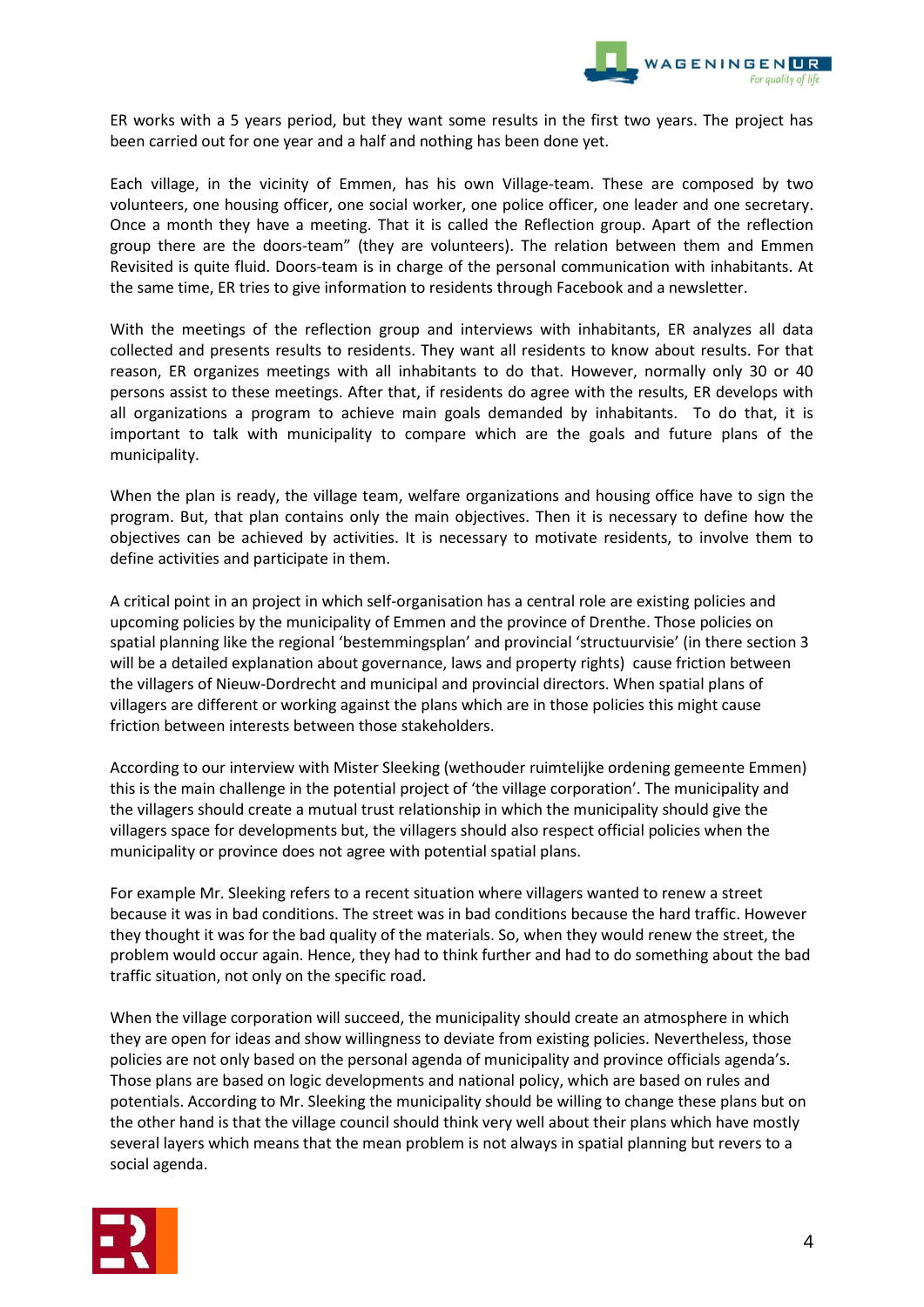

In the previous year's Emmen revisited did a couple of things to bring the inhabitants of Nieuw-Dordrecht closer together. A couple of examples are giving in the text below:

- The ER team designed a website for information, developments and some news for activities they organized like: Santa-Claus comes to Nieuw-Dordrecht or the 40e olliebollencross and a Christmas celebration. All these activities are organized to bring the residents closer to the ER team and each other. The money of those activities came from a special village fund. If the inhabitants know a new activities there is space for it.
- They started to bring out two newsletters, the first newsletter in April 2011 and the second newsletter in May 2012. In the first newsletters they explain what ER is and stands for. Their main goal in the first letter is to get more interaction with the inhabitants and all the companies that work closely with the ER team. In the second newsletter they write some project down from the municipality related with Nieuw-Dordrecht, for example to adjust the road and the sewerage. They ask people to come to the meetings (dorpsinloop) where the inhabitants can discuss with the ER team issues and improvement of the village.
- The ER team has prepared a survey for the inhabitants where they can reflect on how they think about the people of Nieuw-Dordrecht and the village.
- The ER team organized different meetings (dorpsinloop) where inhabitants of Nieuw-Dordrecht can discuss problems and possible improvements in their village. The residents can give their opinion on the village research ER developed and there is a possibility to talk with the stakeholders.
- In May 2012 there was feedback on the meetings and the ER team discuss with the active head group of Nieuw-Dordrecht and stakeholders what have to be done the next five years to setup a village program.
- The ER team is making a concept village program for the next five years for improvements of the village. This concept isn't concrete enough yet.
- The inhabitants and the ER team opened the Jans Brands Museum. Jans Brands collected more than 70.000 object between decennia. The residents wanted to keep all these objects in Nieuw-Dordrecht when the municipality wanted to bring everything to another museum. The inhabitants complained about this and the municipality and the European union funded a museum so everything could stay in Nieuw-Dordrecht.

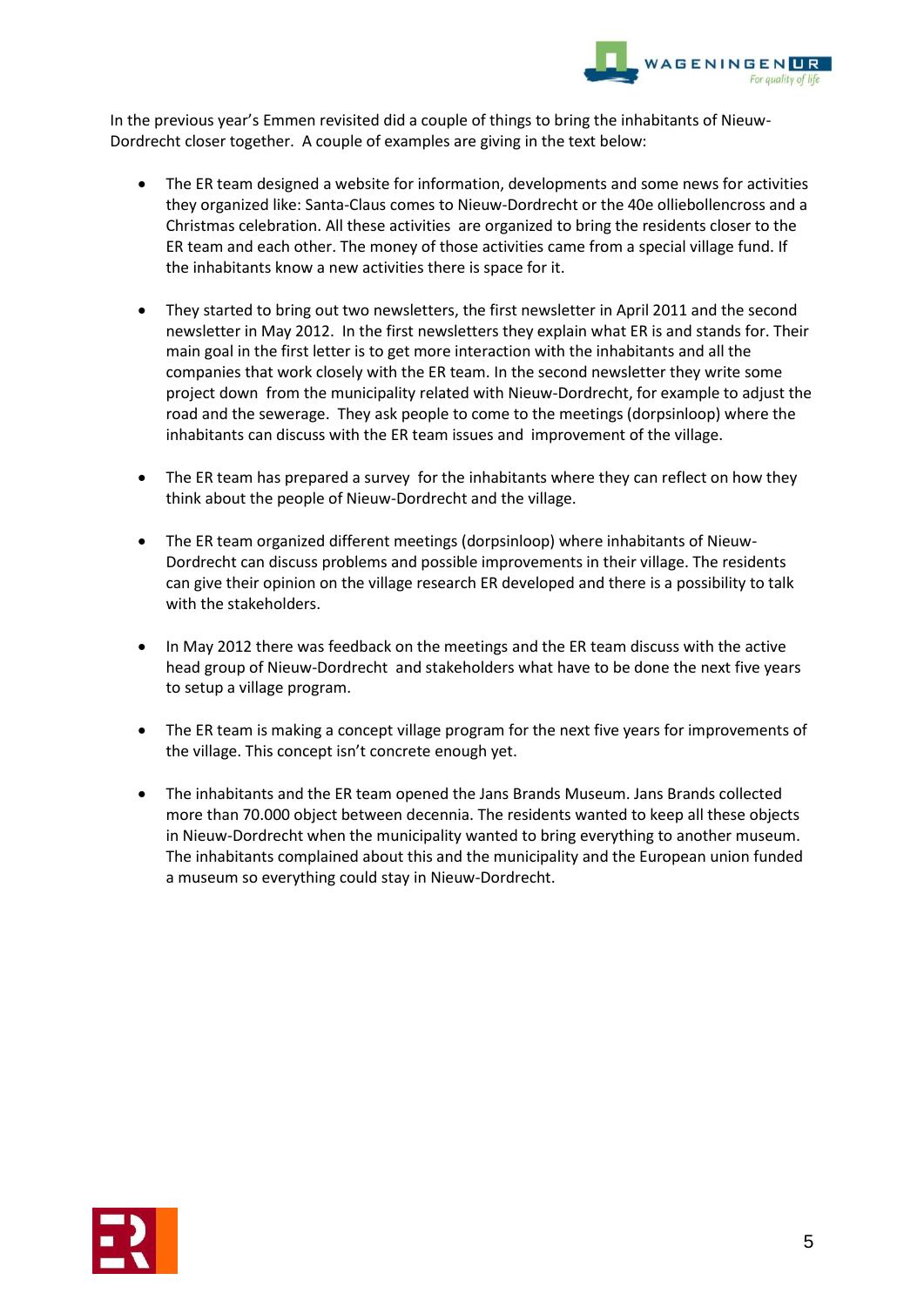

# **1.1 Problem statement**

The main objective of Emmen Revisited is to find a way to stimulated residents to create plans/ideas to improve their own neighborhood and if it is realizable to set up a village corporation in which the village organize itself.

The Emmen Revisited team wants to give the inhabitants more responsibility considering planning and design in and around Nieuw-Dordrecht. They have a few ideas of how to achieve this, but most of the ideas they came up with were not concrete and tangible enough. The ER team does not know how to start and for that reason their ideas will not be carried out.

To focus on this topic of research will be from the perspective of meaning of rules. Since the goal of Emmen Revisited is to change the regulation system in Nieuw-Dordrecht, we want to know what it would mean for the existing system of regulation and what kind of changes does it require.

First we will study literature about self-organisation and focus on rules and regulations. What does the literature says about that and how can we translate this to the case in Nieuw Dordrecht.

After analysing the theoretical framework we will look for examples from which Nieuw-Dordrecht can learn or what might inspire the way of organisation Emmen revisited would like.

When we will have studied the examples we will find and the theoretical framework, we will give some advises we will and apply our knowledge on the case of Nieuw-Dordrecht.



**Figure 1-1 Problem statement**

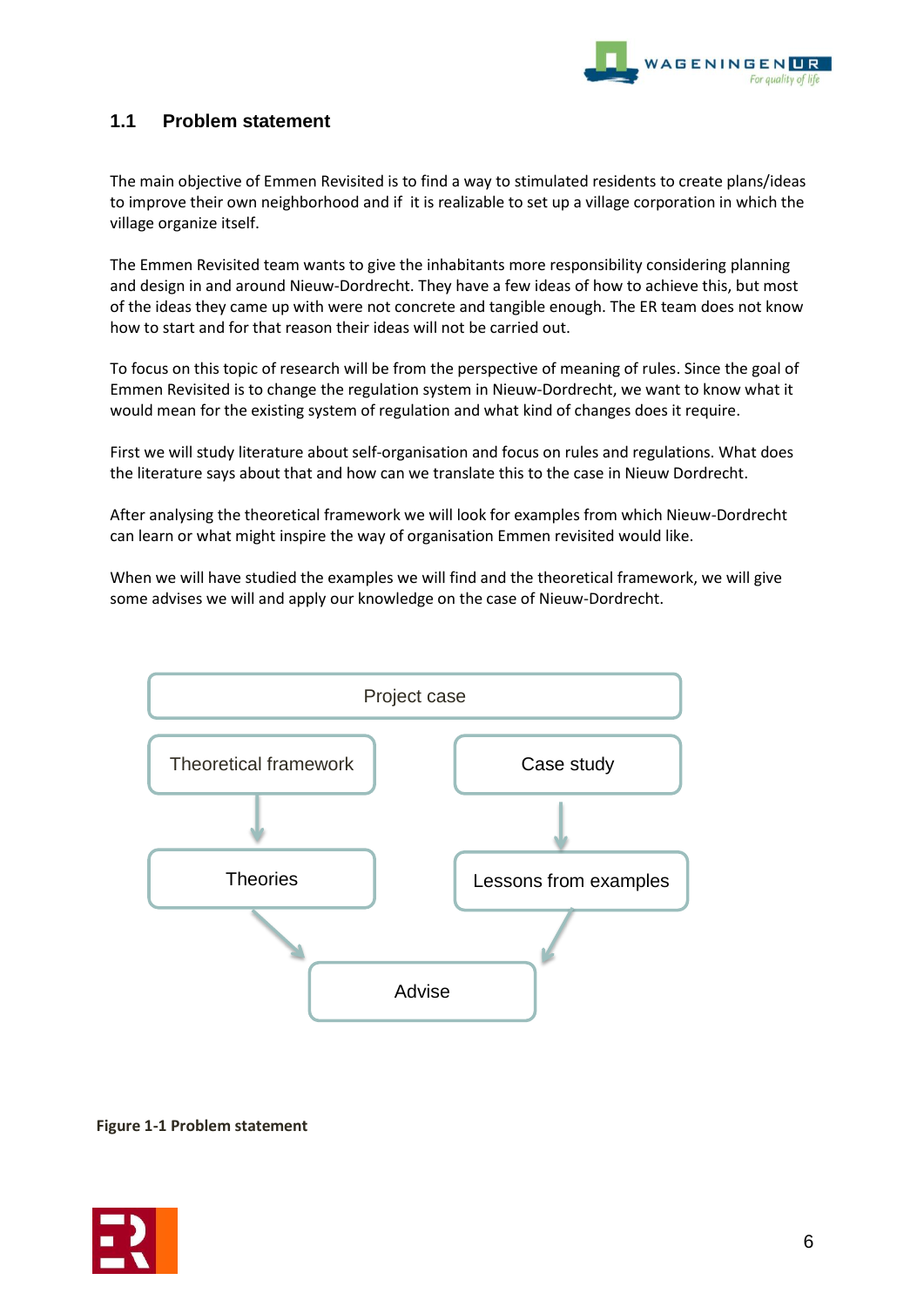

# **2 Theoretical Framework**

Main objective of Emmen Revisited project is the self-organization of the planning system of the inhabitants from Nieuw-Dordrecht. Next pages try to give a theoretical framework with some ideas and theories related planning system and participatory approaches. Our idea about this project is that a change in the organisation of projects from planning by governance to self-organisation goes along with a change of the formal and informal rules. With the theoretical framework we want to create awareness about the meaning and importance of rules and how to deal with them. The role of the governance, citizen and a way to deal with the balance of rules.



Source: WUR 2012

**Figure 2: Potential change of rules in the planning system**

# **2.1 Governance**

In de last decades, it has taken place a phenomena of re-scaling power, from national level to regional and local level. Globalization process have meant a resurgent of local and regional economies and identities. At the same time, our societies have changed from a hysterical organization to a more complex and fragmented organization, what Castells called network society. In this context the concept of governance referred "as a new way of understanding public policy as a collective action, as the combination of cooperative and competitive games between actors and organizations, and as a set of constrains on inventing modalities for collective constructing problems, objectives and ways of going about things"( Pinson, 2002), it is coming as a new way to govern societies, where public administration and planners are the coordinators of these games. The rise of governance is also related with a philosophy paradigm change, from modern to postmodern philosophies. Postmodern philosophies consider reality as a social construction and there are many perspectives of this reality, there is not a major truth. In this sense, the concept of governance in planning mean new way of understanding decision-making process, because it should involve all stakeholders and all their perspectives. So, in this context participation approaches are seen as a way to face decision-making, giving voice to all actors involved. However, we cannot forget power relations; some voices are stronger than others, some discourses are imposed and others are

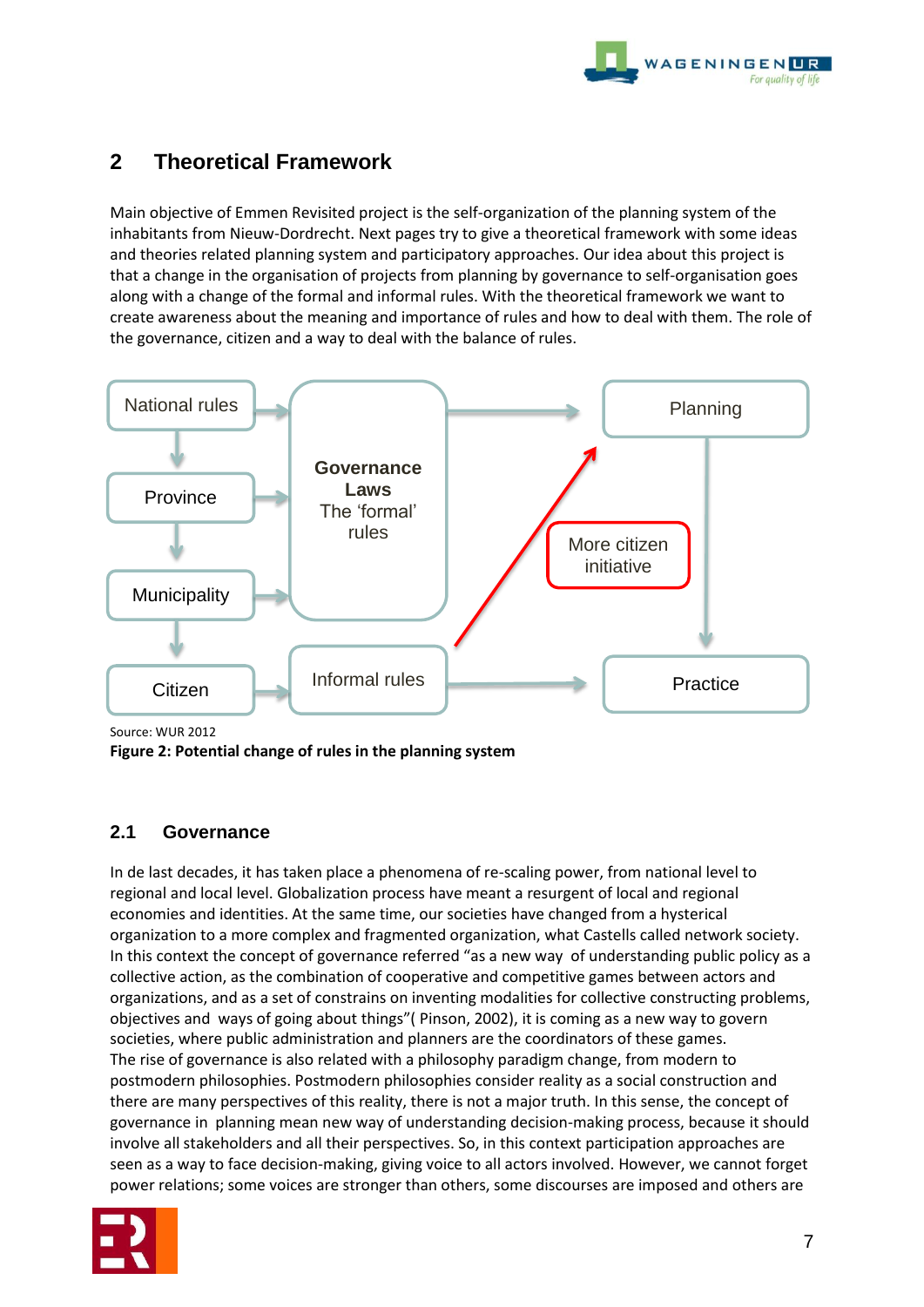

marginalized. To relate this to the project in Nieuw-Dordrecht, power relations will change when the planning system is changing. As shown in the figure, citizen initiative in the planning process will not work when the power relations between actors are not clear or changed in a way this process will have success. Hence, working governance and participation means understanding this relations. If we understand them, we can anticipate participatory conflicts. Self-organization is also a form of governance, where actors have to cooperate and collaborate to achieve their main goals. However, in this case public administration and planners are not coordinators of the cooperative and competitive strategies, they should be the quality controllers.

# **2.2 The role of laws in governance**

In this new situation of decision-making process what are the roles of laws? To answer this question, we need to know before what are laws. "Laws, being systems of rules established in order to guide individuals or organizations, entail the acts, by-laws, ordinances, codes and decrees with which we formalize agreements on the organization of society. For a planner, laws influence what changes can actually be achieved in the social and physical reality we address"( Van Dijk and Beunen 2009). In other words, laws delimited what we can do and how can we do it, they also provide certain instruments for its implementation.

It is important to notice that laws are elaborated to achieve certain desired effects, however usually these are not the only effects achieved, there are normally unintended consequences, especially in land use regulation. Logically, we cannot predict the future, so when we design and apply a law, we have to take into account we cannot know how people are going to react with a specific law. As Van Dijk and Beunen (2009) defend, this notion of unpredictability seems to fail from the minds of law makers: there is a great belief in the effectiveness of rules, and insufficient knowledge of how people respond to laws, and how they affect their habitual behaviour. Laws are interpreted and implemented by people. People can interpret a law in different ways and their responses can be also very different. So, if we want to understand how people interpret and apply a law, we have to study the social context in which these laws are implemented. If we understand the context, we will anticipate: the different possible interpretations, the affectation of laws in daily life and land use planning, the conflicts between different actors and its interpretation and the possible informal ways to avoid formal rules.

The rigidness of laws and public administration can mean an obstacle for governance and participation approaches, because governance and participation claim for a flexible frame, where all stakeholders can be a part of decision-making, where the final decision should be an agreement of all involved parts. Sometimes, this agreement cannot be achieved because laws and administrations lack of flexibility. Nevertheless, it is important to understand that laws are the way how public institutions practice power control in society. Changing the role of laws can mean a loss of administrations power.

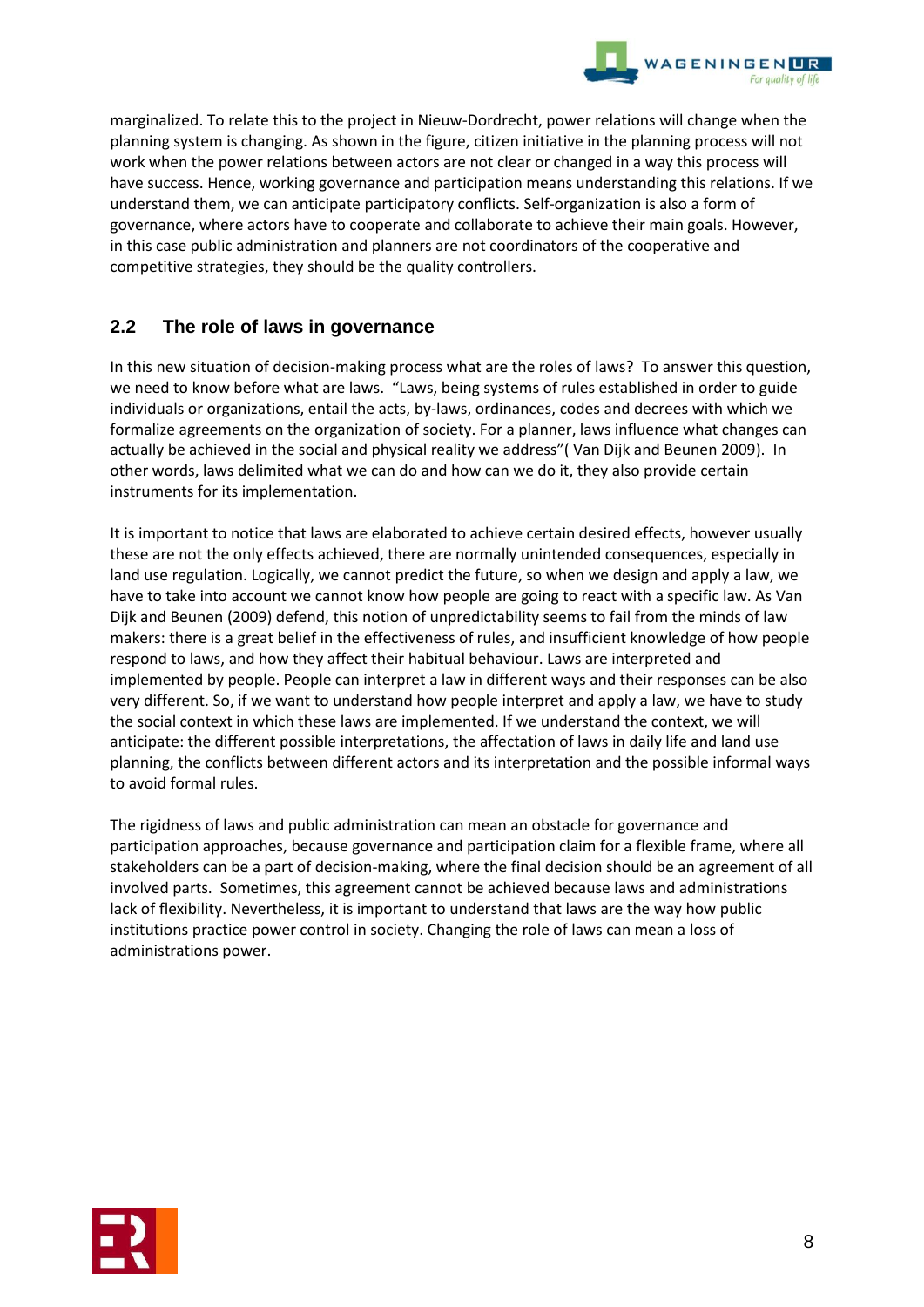



# **Figure 2-1: Power relation between citizens and municipality**

In our interviews in Nieuw Dordrecht, we detected that people feels that there are too many rules concerning land use. Inhabitants also consider there is a lack of flexibility. It is important to underline that these complains can be also detected in all the country. In our case of study, Nieuw Dordrecht inhabitants consider this excess of regulation an obstacle for carrying out their own plans or ideas. So, an obstacle for self-organisation. Similar opinions are founded in Emmen Revisited organization. In this case, they consider security and safety rules must be followed because these are national laws. Nevertheless, Emmen Revisited could take advantage of these discourses of lack of flexibility and excess of regulation in planning system. They could use them to motivate citizens, offering inhabitants taking planning responsibilities as a way to avoid the actual rigidness of the system.

# *Our reflexion is how much space is municipality willing to give to inhabitants? And how much space municipality can give taking into account that there are national laws that cannot be ignored?*

Local administrations have an important challenge, they need to adapt to the new situation. They need to give more space for inhabitants participation. However, we cannot forget that traditionally planners and public administrations try to search the common good, the social justice and the social cohesion. Give more space to public participation means for administration losing power to give it to inhabitants. In this process powerful voices can take the control of this power, excluding other inhabitant voices. We want to notice, that in our society nowadays a neo-liberal economical discourse has been imposed. According to this discourse, the right policy option is privatization of all resources. Economist consider that more participation and collective action is unlikely to be efficient. "Rational, self-interested individuals will not voluntary act to achieve their common or group interests. On the contrary, self-interested individuals are inclined to free-ride and benefit from the actions of others without contributing"(Mukhija 2005). That is what Garret Hardin described in 1968 as "The Tragedy of the Commons":

*The tragedy of the commons develops in this way. Picture a pasture open to all. It is to be expected that each herdsman will try to keep as many cattle as possible on the commons . . . But this is the conclusion reached by each and every rational herdsman sharing a commons. Therein is the tragedy. Each man is locked into a system that compels him to increase his*

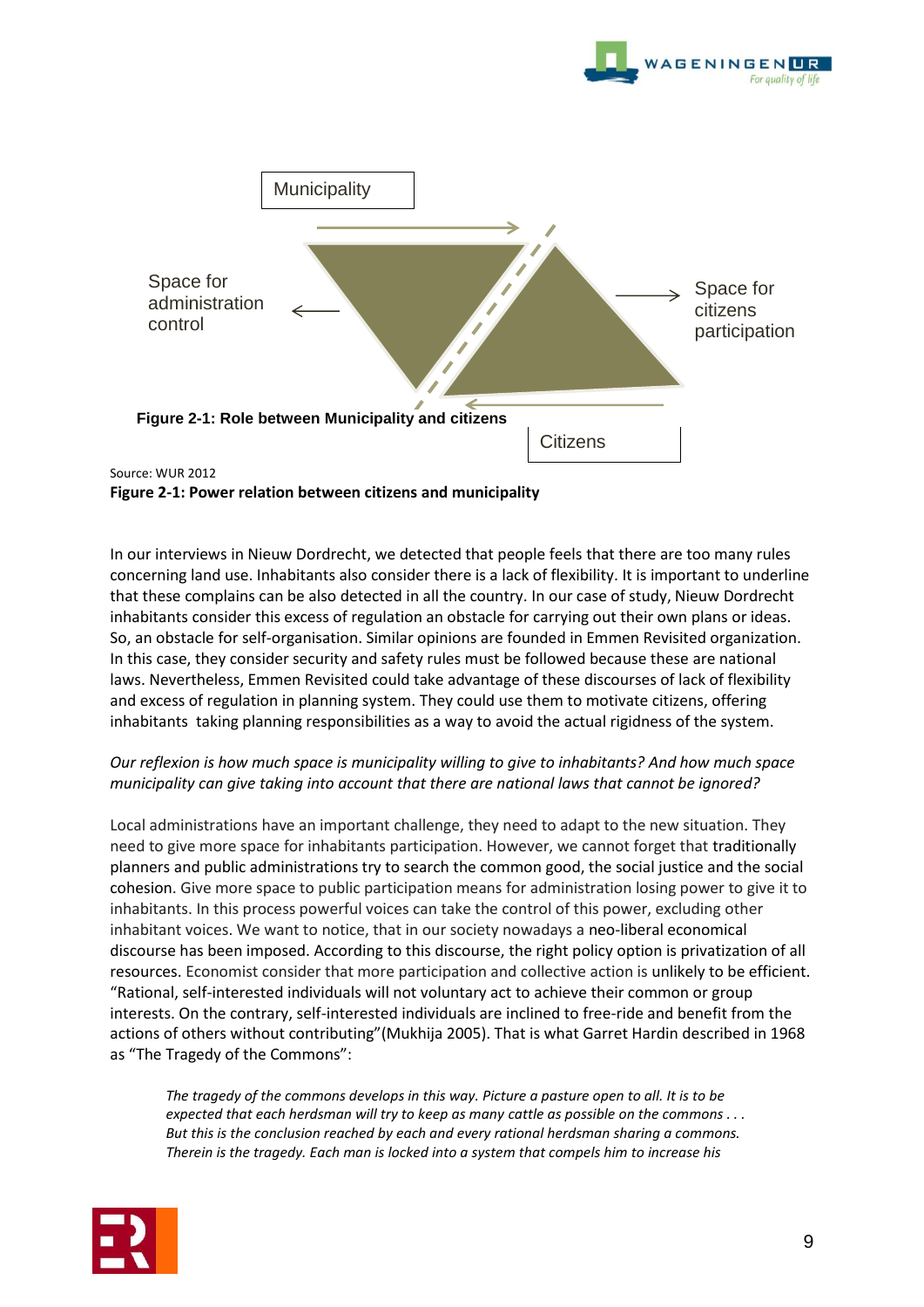

*herd without limit — in a world that is limited. Ruin is the destination toward which all men rush, each pursuing his own best interest in a society that believes in the freedom of the commons (Hardin, 1968, reprinted in Baden and Noonan, 1998: 6–7).*

However, some authors have critiqued this theory. For example, Carol Rose and Ostrom. Carol Rose wrote about "The Comedy of The Commons" a situation much like the inverse commons, where open-access and overuse leads to beneficial outcomes for everyone (Rose, 1994). Rose identified commerce and its supportive infrastructure of transportation as a resource where such a comedy occurs (Mukhija 2005). On the other hand Ostrom takes open-source software as an example of commons working.

# **2.3 The role of participation approaches in governance**

So how than deal with this way a self-organisation and participation in planning processes? There are some different ways of participatory relations. They can be divided in three categories;

- Command and control : an approach that relied on the production of blueprints, and was an activity undertaken mainly by architect-planners (*strong focus on space*)
- System (flexible vision and specific action): More advocating for a urban environment, not big projects.
- No fixed vision : System techniques but then with participation (*place related*)

*Space is a key element in capital accumulation, labour control and the reproduction of power and knowledge* ( Hague and Jenkins, 2004).

One method to deal with different kinds of participation could be "Public choice theory" (Buchanan and Tullock, 1962):

This method seeks in underpinning ideas of neo-classical economics to issues of public goods and service. Thus it is individuals, not social groups that concerned in political choices.

To do so you need a smaller local government, it is easy for consumer to relocate to a polity that maximizes their preference. People can buy their project (individual) and every individual is the best judge of their own needs and priorities. No participation involved.

*So what form of planning would consumers choose if they had a choice?*

Property owners need to protect their interest from possible externalities, there need to be a contractual document. Following the law is important and fundamental! There must be a framework that specific says what is legal and illegal to do so the consumers has resources.

Of course this structure is both a product of power relations and a framework within which power can exercised and contested. Its affects people that are not property owners.

# Another method, "*The third way*":

This method has ideological and welfares intentions and is more toward the participation and place identity process. There is a standard offer, like in the supermarket. You can choose what to buy, but you cannot buy everything. There is also a possibility to fill up some missing parts, so competing companies and individual consumers are connected to each other. This is the basic of a selforganisation village and can give a great start with the participation.

# *Not only the personal is political but the political is personal.*

The whole part is that the municipality manage all the project and capacity to deliver what the people really want (not what professionals assume they want). The politicians have to change and do not have to do everything on their own way, but they have to be more flexible and look to the

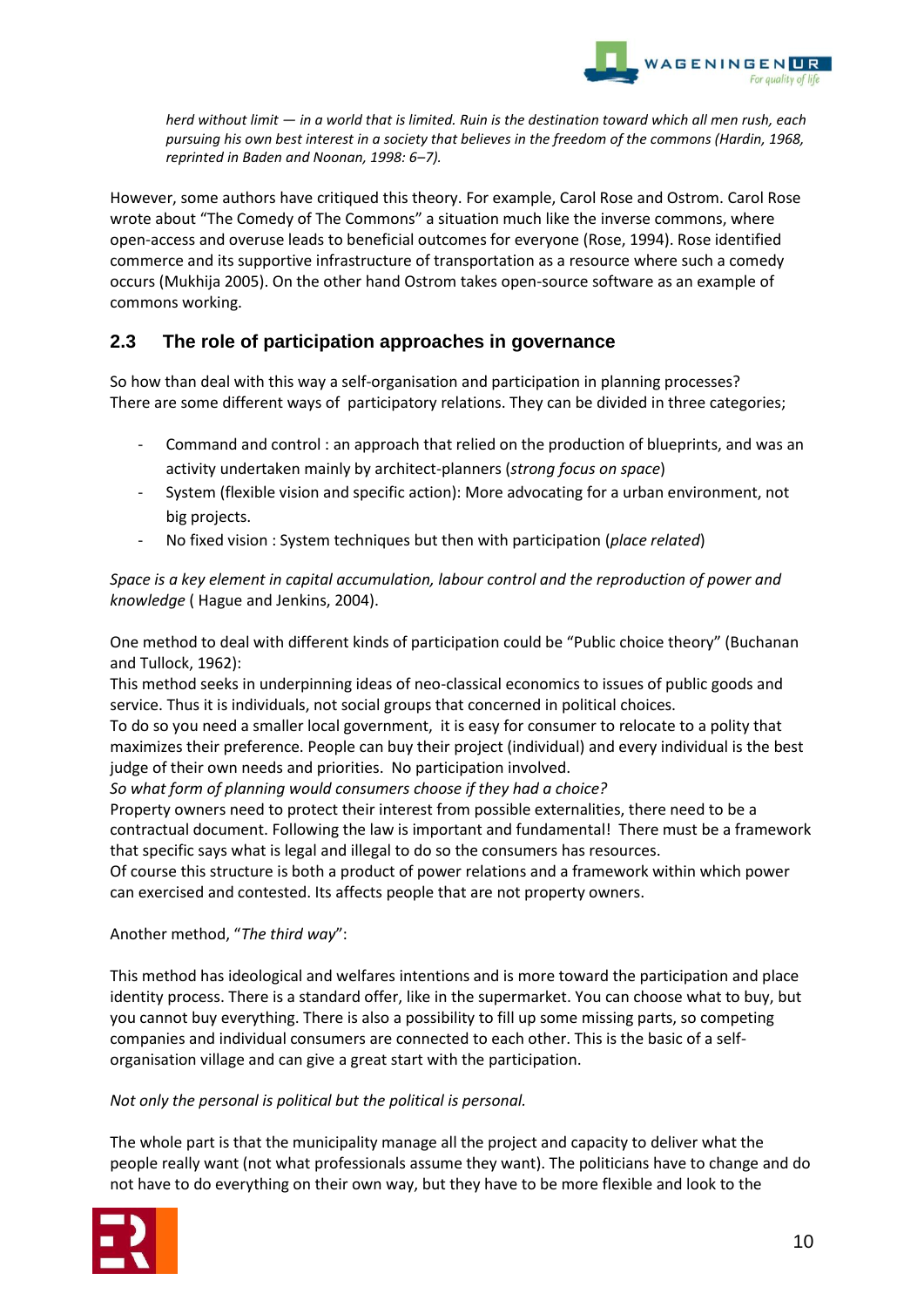

interests of the inhabitants. In this way you would reach more support, and it would be easier and cheaper to do these planning projects.

If the government do more about participation they eventually want to control the participation (power) and manipulate and contest it. When this happens they do everything on their own way and at the end more companies will get bankrupt. Without a clear political economic analysis , many of these participatory and place identity will have an adverse effect. If the residents strengthen themselves and work as a team, there would be less influence of the governance. If the resident can show that they can do a lot of the work, the municipality would be less arrogant and give them the opportunity to start a self-organisation program.

# **Gilchrists Well-connected community:**

An interesting way of participation according to the case in Nieuw Dordrecht is the theory of *Allison Gilchrist in the article: The well-connected community: 'networking on the edge of chaos' (2000).* 

# *Actor network analysis*

To create understanding and involvement, all actors need to be analysed in an Actor networks analyses to understand positions and values which are important for creating mutual respect and create knowledge about how each actors are in the process and what their personal goals are. This knowledge is needed in a further stadium to create a common goal.

# *Pitfalls*

Pitfalls might cause problems or delay in the process for example by misunderstandings or contradictory stakes. By setting potential pitfalls in advance these can be discussed and might help in building a relationship of trust within the process.

# *Set a common goal*

What's the mean shared goals of actors in the process and how can this evaluate in a common ground. There are different methods for creating a common ground but in the case of Nieuw Dordrecht the shared interest our goal is quite obvious. The mean question in this might become how far is each actor willing to go and how much space are they willing to give villagers to become self-organised. The mean challenge in this might be at the municipality which has to give the project space. The theory of Gilchrist might be useful at this point because by involving the whole network should not become a linear discussion between municipality and villagers but an inspiring exploration on the possibility's.

# *Working towards agreement*

The more actors involved in the process, the more knowledge, inspiration and creativity available. Which causes synergy and should stimulate the process. The outcomes is unpredictable but important is that stakeholders work towards agreement at an equal level.

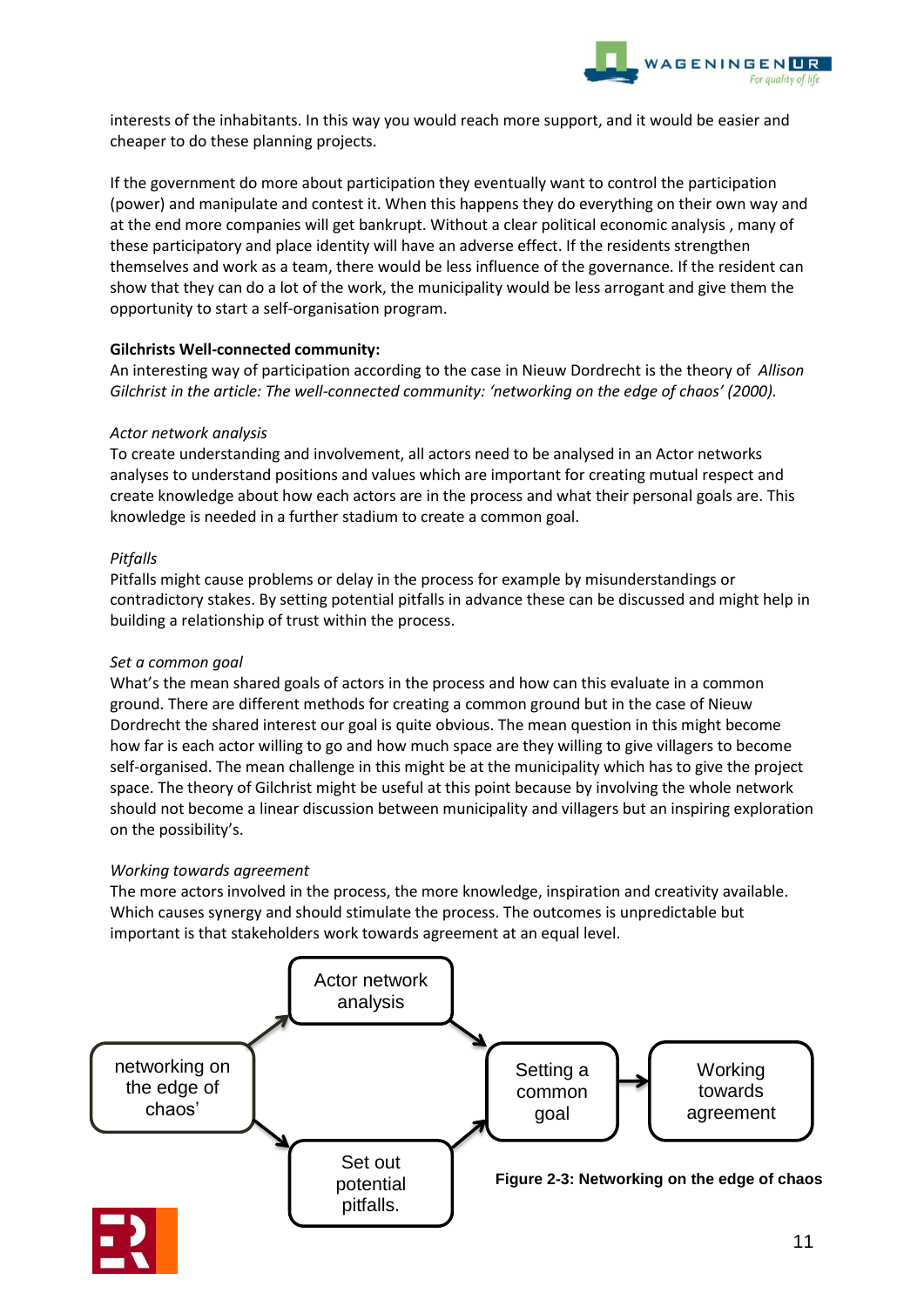

# 2.4 **Connecting the theory**

Emmen Revisited want to enable a shift in power relations in Nieuw Dordrecht. Shaping space for initiatives from villagers and give them the opportunity to organise themselves in a (from the perspective of Emmen Rivisited) more efficient way. Before going deeper in the idea of chancing the (planning)system, all actors involving this project need to realise that a system is functioning because of formal and informal rules. The institutions as the rules of the game.

By changing the system and transform it into a system of self-organisation, not only the starting point or initiatives towards projects will change from municipality as imitative taker towards the citizen of Nieuw Dordrecht as initiative taker, but involved actors should take into account that the whole system will change with it.

An important part of the system are the institutions. The formal and informal rules. Set by law, vision etc. but also informal rules about power relations etc. A system will not change successfully without setting out the rules and boundary's about the system. Like figure 2-1 which shows the power relations and space for initiative between the municipality and villagers.

The municipality of Emmen has the ambition to stimulate participation in Nieuw Dordrecht. There are different approaches of participation into governance, but the way of participation intended to facilitate in Nieuw Dordrecht goes much further than those ways of participation and involved stakeholders should be conscious that self-organisation goes much further than only participation. It's a complete new relationship between governance and citizen. Seen through black/white glasses we can state that the relation which is now like citizen who aspect service from the governance will change in governance who aspect initiative from citizen and tries to facilitate or support that. To make this kind of participation a success it is very important to divine rules and expectations to prevent miscommunications, misunderstandings, unknown rules, negative tensions and as a result a failing system.

So according to the theory of governance, rules, the roles between governance and citizen and ways of participation, Emmen Rivisited seems to deal with a complex ambition. Managing this complex change of power relations, rules and expectations might be facilitated in the way Gilchrist suggest. Create a network with the complete system and work together towards agreement on the edge of chaos.

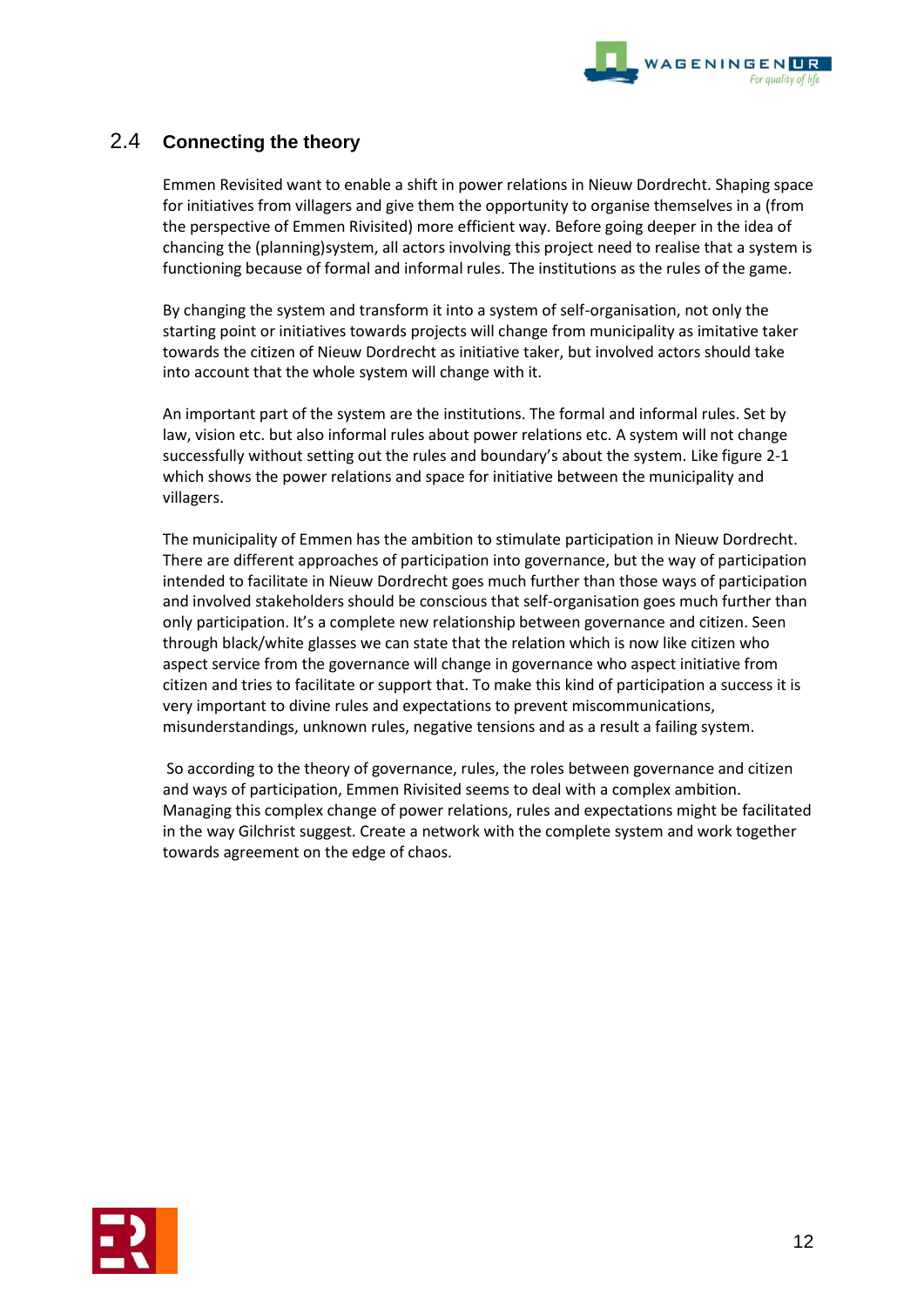

# **3 Examples of self-organizing communities**

With these examples we want to show how other communities manage rules and laws to selforganize.

# **3.1 The Amish way of life**

The Amish is a self-organizing population based on religion (Anabaptist). The [Anabaptist](http://en.wikipedia.org/wiki/Anabaptist) Christians, believe in a literal interpretation of the Bible (the Ordnung). The Ordnung is a set of rules and laws which all members of the community agreed with and provides a strong group identity. There are four great Amish villages located in the United States (notably Ohio, Pennsylvania, Indiana and New York). The common lifestyle of the Amish is different from the lifestyle of the Americans. The Amish lifestyle is dictated by the Ordnung and differs from community to community. They try to avoid as many features of the modern society, for example the Amish do not have any electricity and technical advances. They even got their own clothing style as in the late 17th century. Education and family is very important for the Amish, they got their own private schools and each family has seven to ten children. Every Amish village is a self-providing organisation, they own their own land and farming tools and every family has to work for all the resources needed. That is why the Amish lifestyle is centred upon agriculture.

*"To the Amish toiling with the soil, raising livestock, and growing their own food is seen as cooperating with God's will".* 

The way the Amish act is a way of self-organisation, but there is almost no participation in it. They are self-sufficient and they organize themself their own resources. However, they do that following the strict rules of his religion, which gives little space for real participation. The Ordnung gives to these communities a frame of formal rules to achieve self-organisation. On the other hand, in these communities there are also informal rules. For example, when the children reach the age of eighteen they can chose to live in the modern world or stay in the Amish village. This is an informal rules, because is not defined by the Ordnung. However if they decide to stay, they have to follow the rules of the religion, and provide their own resources. By following the rules of their religion, they try to get totally out of the active government system in the United States. Hence, they avoid the national system of formal rules, constructed by laws. They also avoid the American civil rules, the informal rules, for example the automobile mobility.

| <b>Formal rules</b> | Ordnung (Bible)           |
|---------------------|---------------------------|
| Informal rules      | Some social<br>agreements |

# Current rules **Avoided rules** Avoided rules

| Formal rules   | National, regional<br>and local laws |
|----------------|--------------------------------------|
| Informal rules | American informal<br>rules           |

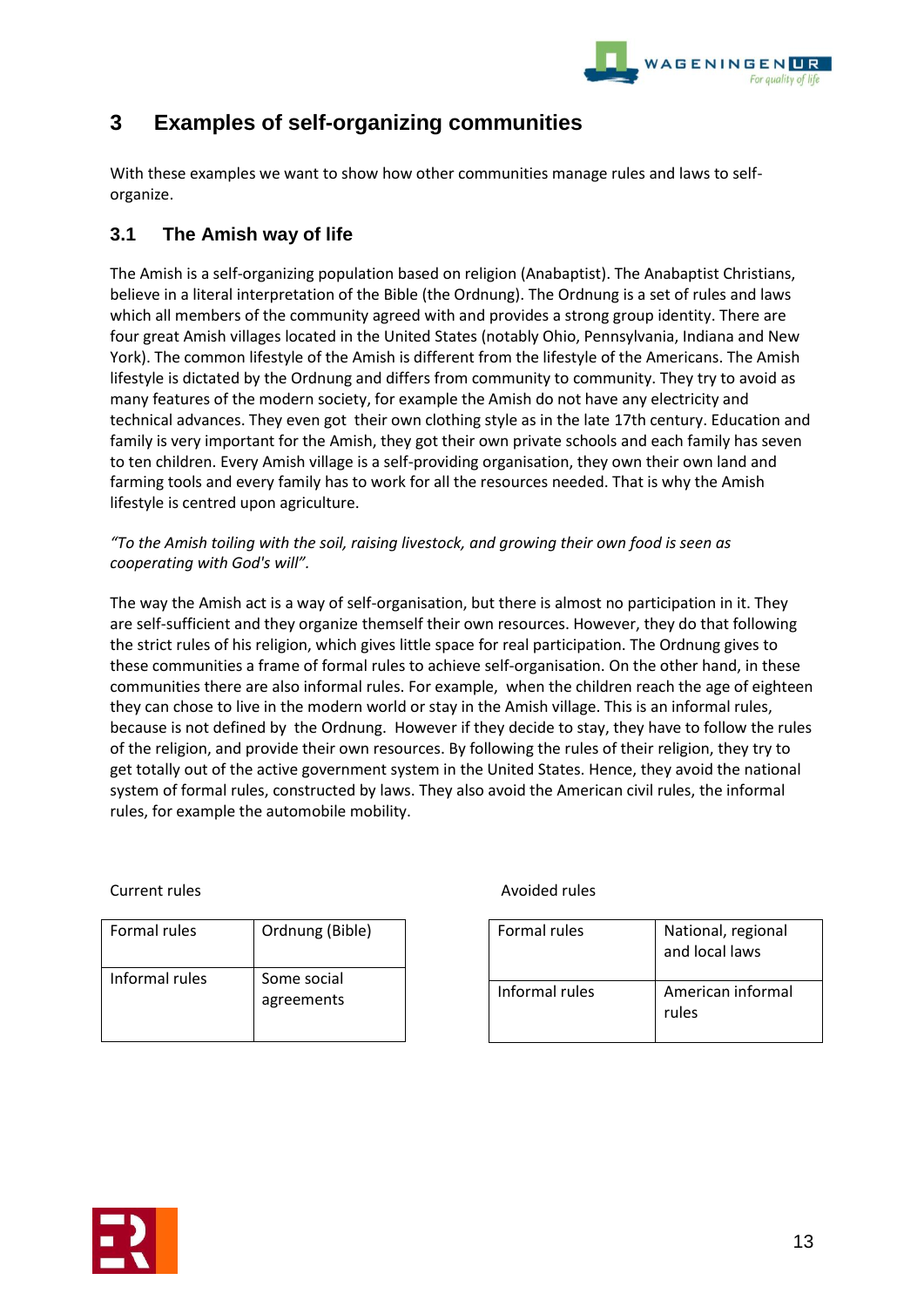

# **3.2 Brief history of Marinaleda**

Marienaleda is a village situated in Andalucía, south of Spain. This village has 2.689 inhabitants and 24,8 km<sup>2</sup>. The main sector of the village is agriculture, 80% of his inhabitants are employed in the agricultural sector.

We have to take into account, that Andalucía 2% of owners have 50% of the land. Work conditions are determinate for these owners, with only short-term contracts and low salaries. In 1977 inhabitants of Marinaleda created a labour union, "Sindicato de Obreros del Campo", which became also a political party in 1979, called " CUT (Colectivo de Unidad de los Trabajadores)" based on communist ideology. CUT won the elections and Sánchez Gordillo became the mayor until nowadays. During all this period the village has been in struggle with surrounded land owners. During the'70 and '80 they started a series of actions calming for the property of the land. They squatted more than 100 land properties, they did a large-scale hunger strike, etc. Finally, in 1981 they achieved their objective, they conquer 1200 ha of land in the "Humoso" estate, one of the estates that they have been squatted. To exploit these collective land they created a cooperative, "Cooperativa Humar - Marinaleda S.C.A", where nowadays more than 400 persons are employed. These workers have not a fixed job position, they change every six month and all of them receive the same salary, 1200 euros per month.

# **How do they organize?**

Municipality workers go through the village, door by door, to explain the financial situation. After that, municipality organizes an assembly open to all inhabitants, where they decide which are the main issues to take care for the village and which new plans or ideas can be implemented. On the other hand, there is an action group which deals with daily problems. This group is composed by volunteers.

#### One example, the housing system

Municipality owns surrounded land of the village by buying or expropriated it. Land, expert trowels, architects and material are offered by the municipality, who pays it from regional government subsidies, to all inhabitants after two years of living and working in Marinaleda . Each family who wants to build a house have to help with the construction works. To do that, they receive a salary of 800 euros per month that are rested of the entire house price. After the building is finish each family has to pay 15 euros per month.

The housing construction process is also do it by an assembly process. Architects, trowels and inhabitants organize a meeting every 15 days to deal with rules and working process. In this meetings they discuss about the house plan and how to apply national rules. However, it is important to notice that inhabitants helping expert trowels do not know for who is going to be the house that they are constructing. So, the house that they are building could not be their future house. Nevertheless, every house have more or less the same structure and exactly the same size, 90 m2 and 100 m2 of back yard. More than 350 houses were built by this method

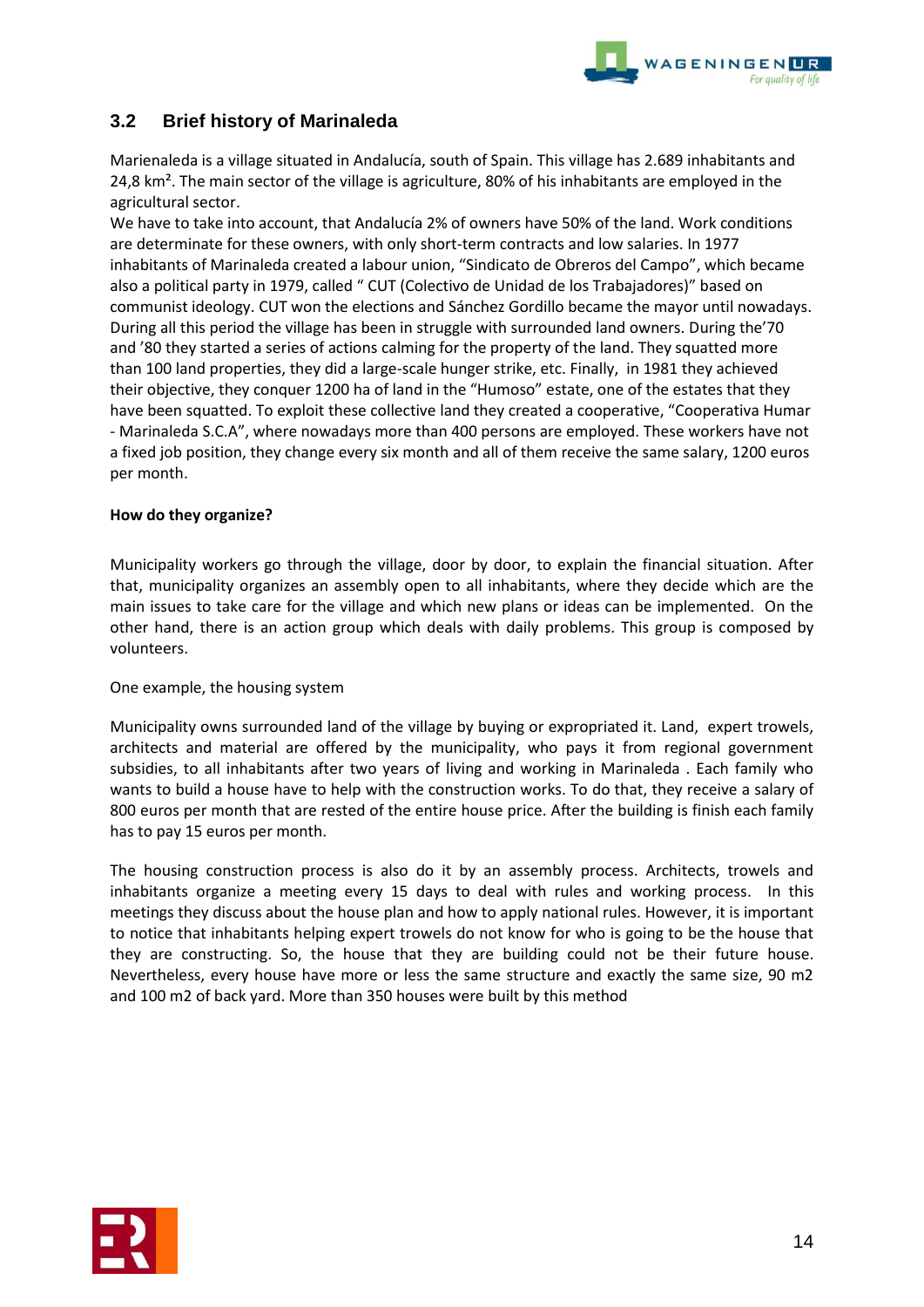

In this case, municipality defines some strict rules, such us housing, salaries or the decision-making process. The objective of these formal rules are to achieve collective welfare, by limiting some free choices. However, municipality is also responsible for the performance of national formal rules. Nevertheless, according to their principles they choose which want they want to obey. For example, during years they have been squatting some private properties, which is forbidden by national laws and by a accepted social agreement. On the other hand, in the housing construction process they obey national laws.

It is important to notice that other informal rules are working in Marinaleda. In this sense, historical and social reasons have encouraged to a social acceptation of communist organisation, the cooperative and the collective action, in concordance to that main issues of the village are decided trough an assembly process.

| <b>Formal rules</b> | Municipality                          |
|---------------------|---------------------------------------|
|                     | National and                          |
|                     | regional laws                         |
| Informal rules      | Social acceptation                    |
|                     | Cooperation and<br>collective actions |

Current rules **Avoided rules Avoided rules** 

| Formal rules   | National and regional<br>laws |
|----------------|-------------------------------|
| Informal rules | Spanish social<br>agreements  |

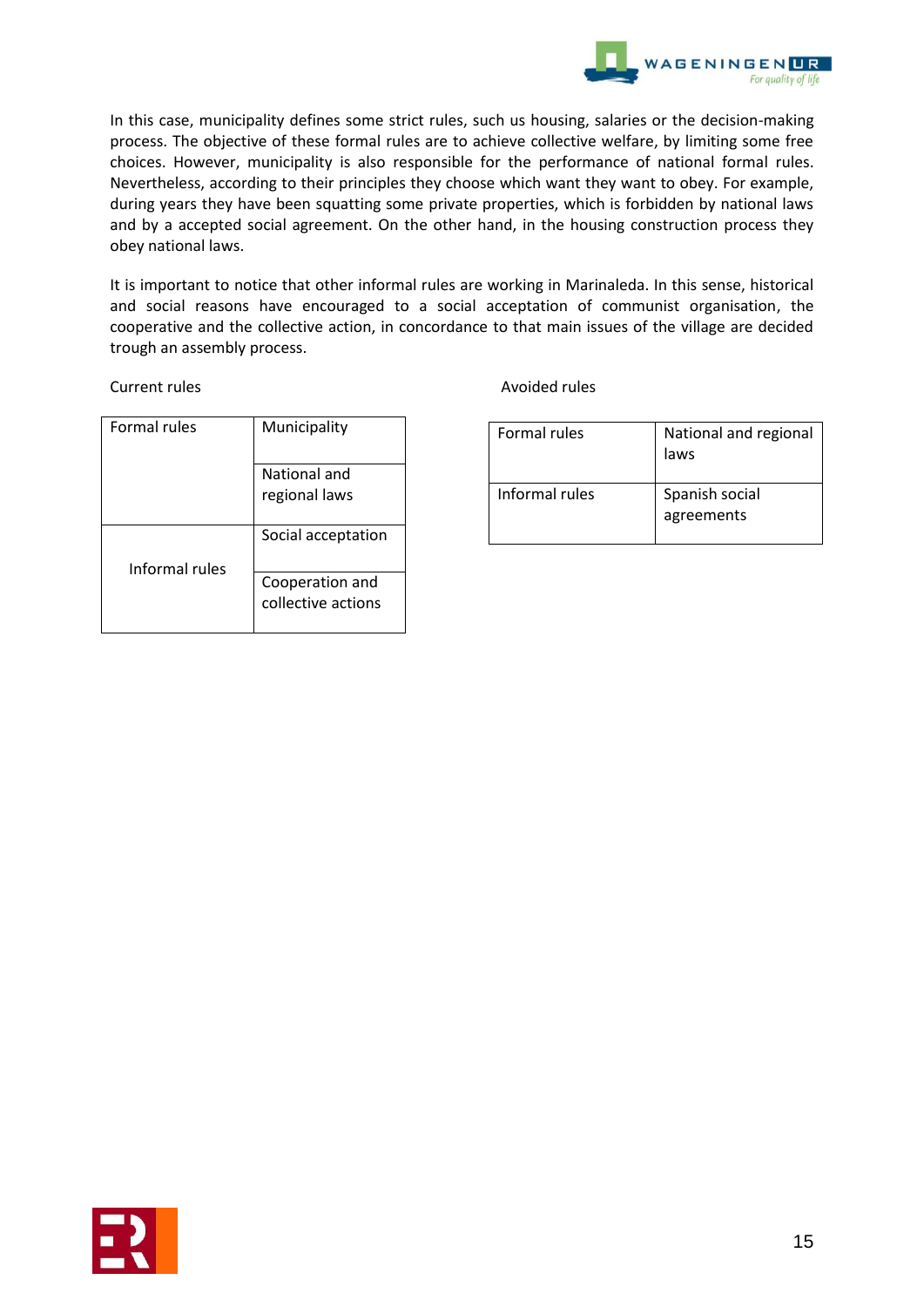

# **3.3. Sandpoint Transition-town**

A very interesting example of community initiative we found in the United States in a town called Sandpoint (Idhao). Although the Transition town movement focused more on becoming selfsupporting in energy, the way they organise might be an inspiration for the kind of self-organisation which might be situated in Nieuw-Dordrecht.

In the USA are some dozens of examples of transition town which all try to become self-supporting and become independent from others. They all work from the same vision which is: *'Create a sustainable, resilient, and vibrant community'.*

This vision translates in the mission:

*'develop an energy descent action plan (EDAP) for the greater Sandpoint community. To work inclusively though out the community. To develop effective projects that supports the vision'.*

In Particular the second mission statement might be interesting for Nieuw-Dordrecht. Working inclusively though the community is a philosophy which correspond with the ideas and potential initiatives in Nieuw-Dordrecht, which makes it interesting to read about. The Sandpoint Transition Initiative is a group of locals which aims to bring the community together and develop practical solutions to improve the quality of live for everyone living in the town. On the website of Sandpoint transition town you can find examples of projects which have taken place to work on the missions they set up. These are very interesting but also inspiring examples of projects taken through the community itself based upon the same principles as ambient in Nieuw-Dordrecht.

The Transition town movement is growing really fast, and flew over from the Netherlands to Europe and is even visible now in the Netherlands (Right now there are 75 officially initiatives and over 600 communities thinking about it. What all these transition projects have in common is that it is about getting self-organised in the field of energy use. The core value of the Transition town projects is that people and organisations are getting connected and work towards a common goal: Self organisation and interdependency.

*The Sandpoint Transition initiative is based on the idea that if we plan and act now, using our ingenuity and cooperation, we can build together a more fulfilling and enriching future that is more connected and more gentle on the earth than our lifestyles today.* 

*Understanding that every individual has something valuable to give and each person has a role in making our community what we really want it to be. STI is reaching out to "unleash" our community's creativity, in cooperation with existing groups and initiatives, to explore the transition from oil dependency to relocalized economies.*

*By thinking and acting together and designing systems based on localized food, sustainable energy sources, resilient local economies and an enlivened sense of community well-being, the transition to a more resilient way of living can become reality. (www.sandpointtransitioninitiative.org)*

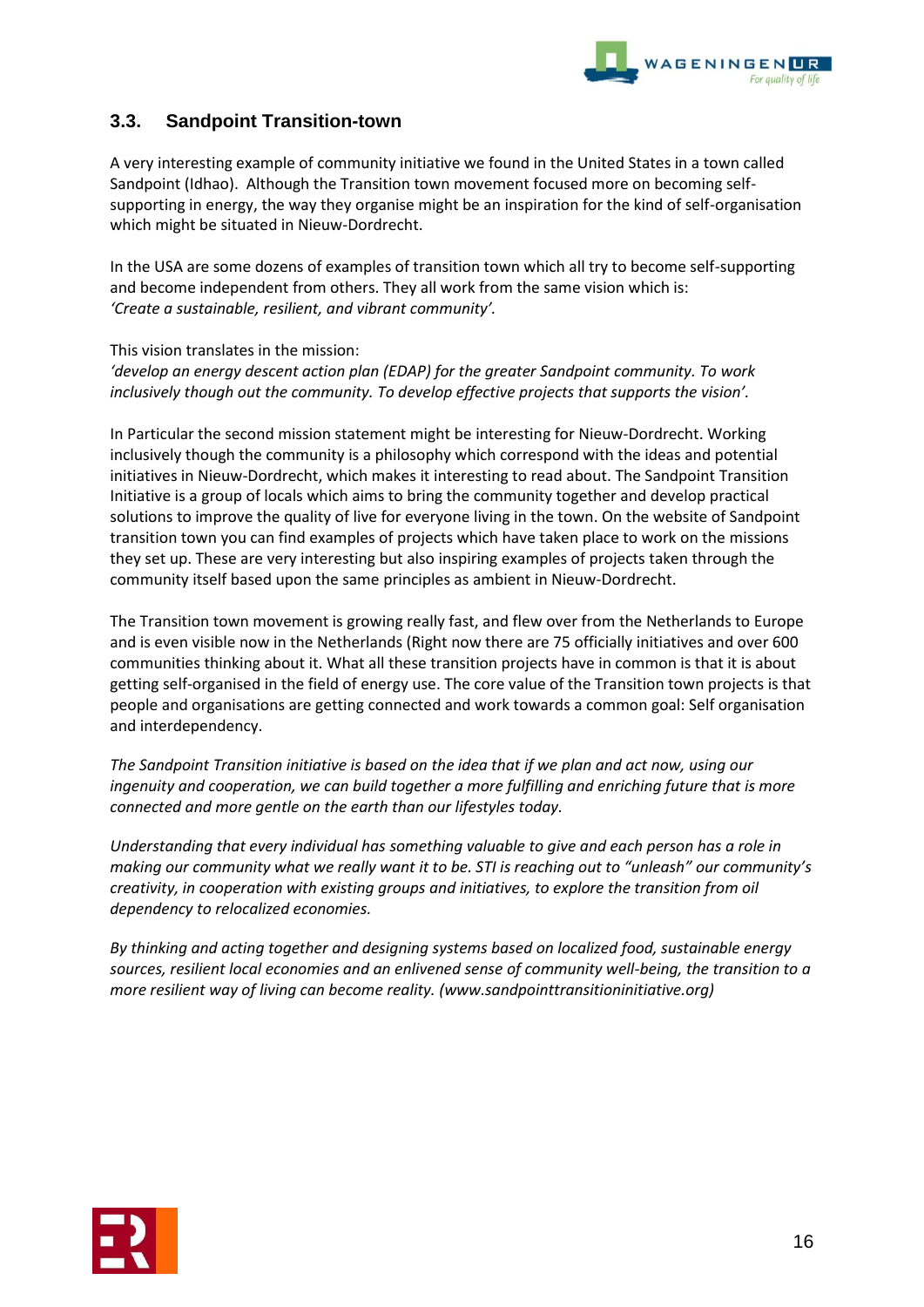

# **The 12 ingredients of the transition model**

Transition-Towns USA developed a list of 12 steps which are developed out of observations from earlier transition initiatives. These steps are made out of observations by the transition network and based upon the experiences in earlier Transition initiatives. Those steps should be not be interpret as blueprints but seen as exploring guide which might help in the process of community organisation. This means that the steps are still in development and have to be placed in the context they are used for. So, do not follow those steps religiously step by step but use the ones which might work or let you inspire by the ones you see work. This way, we really think this might help Emmen Revisited and Nieuw Dordrecht in the process of self-organisation.

The '12 ingredients' for successful implementation of the transition model are readable on the website of Transition-Towns USA which is the overarching organisation for Transition-Towns in the United States. To connect then with the project Nieuw Dordrecht we tried to translate then into the context of New Dordrecht, which does not focus particular on Energy use and sustainability but on power from the community. The stimulation of initiatives which strengthen the community.

# *Step 1. Set up a steering group and design its demise from the outset*

The first stage of the 12 steps is to create a group which will form the core team of the project. The mean goal of this team will be that they drive the project forward during the initial phases. This steering group will be the driving force of the project which is essential in the first steps of the program to rise the project to an higher level. Creating a solid foundation. It is highly recommended to have the aim with this Steering group to getting through steps 2 till 5. After step 5 the Steering group should be replaced by representatives of each working group. It is recommendable to replace all the members of the Steer group after step 5. This might require a degree of humility, but for the project's success it's very important to put the responsibility of the project above the individuals involved. It is imaginable that the members of Steering Group are one of those individuals from a working group or they start a group of advisory after phase 5.

When the Steering Group has been formed, the should think about goals, themes and a mission. What do they want with the project, what are the possibility's etc. Try to develop an agenda which might help you in the next phases and which will give the project body.

#### *Step 2. Raise Awareness*

In this phase awareness will be raised and the project mission and goals will be presented to the outside world. For this process key allies have to be identified and crucial networks have to be build. Also the community needs to be prepared for the launch of the project. The community needs to understand what is going on and why it is going on. Participants and potential participants need to understand to potentials of the project which create support and perhaps participation, which becomes essential at this point in the process.

# *Step 3. Lay the foundations*

This step is about networking with individuals and existing groups. Make clear to them what the initiative means and how it might improve the community's future but also how the involvement of as many community members as possible will strengthen the project, its goals and outcomes. Acknowledge the work participants do and are willing to do and stress that they have a vital role to play. Be clear about the source and reasons for actions, missions and goals which create involvement and enthusiasm. Set out your thinking about how the project might be able to act as a catalyst for getting the community to explore the future and think about strategies to create involvement.

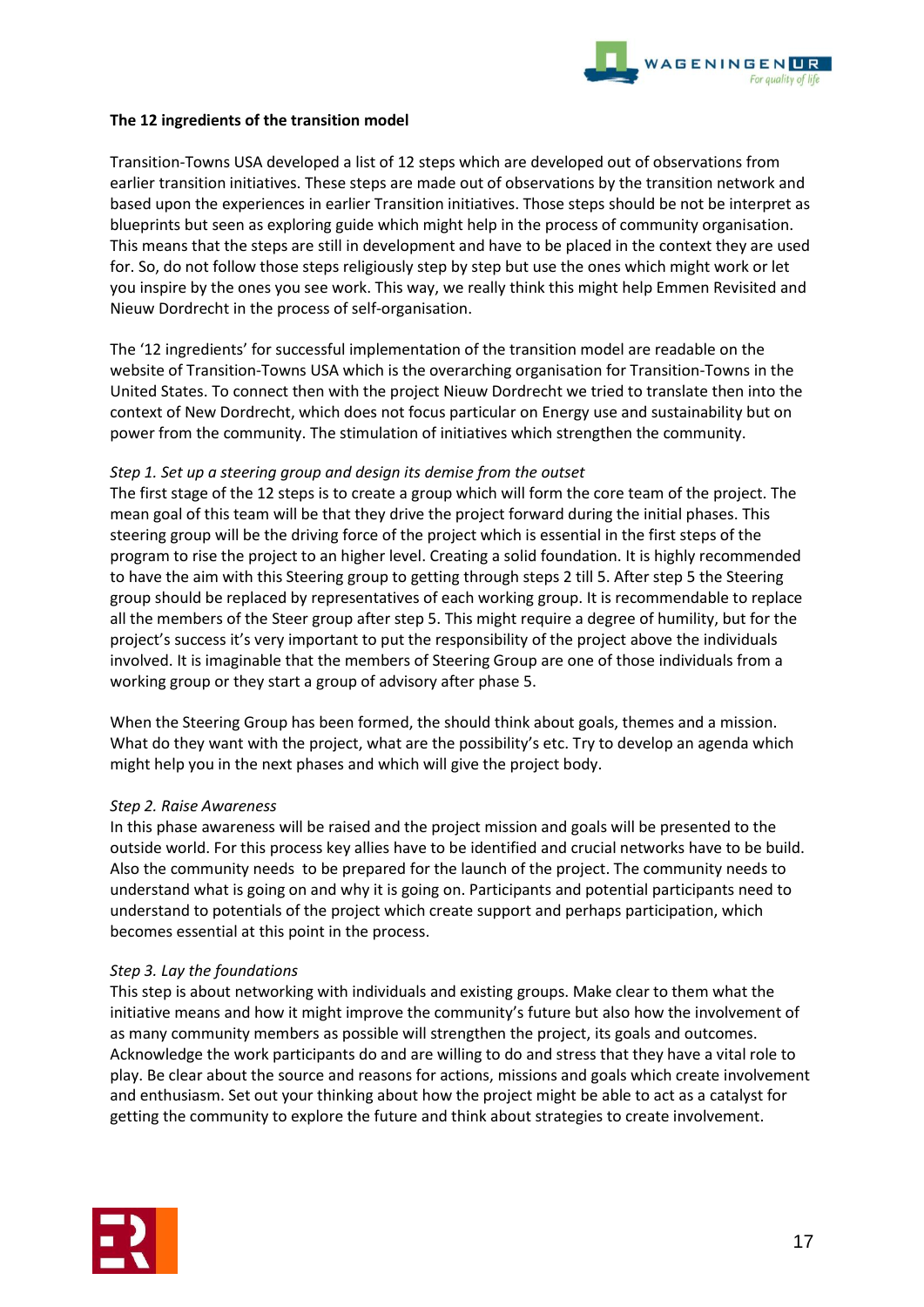

# *Step 4. Organize a Great Unleashing*

This stage in the process creates a memorable milestone to mark the project's "coming of age", moves it right into the community at large, builds a momentum to propel your initiative forward for the next period of its work and celebrates your community's desire to take action. In terms of timing, we suggest this take place about 6 months to a year after your first "awareness-raising" event.

#### *Step 5. Form working groups*

At this stage in the process the idea of the project is tapping into the collective genius of the community. Crucial for this is to set up a number of smaller groups to focus on specific aspects of the process. For example a group for traffic safety, Public green, Liveability etc. Each of these groups will develop their own ways of working and their own activities, but will all fall under the umbrella of the project as a whole.

Ideally, working groups are needed for all aspects of life that your community needs to sustain itself and thrive. Examples of these are: food, waste, energy, education, youth, local economics, transport, water, local government. This depends on what issues are having a role in Nieuw Dordrecht and what issues are seemed as spearheads in the community.

After this step it is important that (as described in step 1) the Steer group will withdraw and will be taken over by representatives of each subgroup.

#### *Step 6. Use Open Space*

We've found Open Space Technology to be a highly effective approach to running meetings for Transition Initiatives. In theory it ought not to work. A large group of people comes together to explore a particular topic or issue, with no agenda, no timetable, no obvious coordinator and no minute takers. However, by the end of each meeting, everyone has said what they needed to, extensive notes have been taken, lots of networking has had taken place, and a huge number of ideas have been identified, and visions set out.

The essential reading on Open Space is Harrison Owen's Open Space Technology: A User's Guide, and you will also find Peggy Holman and Tom Devane's The Change Handbook: Group Methods for Shaping the Future an invaluable reference on the wider range of such tools.

This might be handy tools for future exploration and work as a community towards the future. Like the experiences in Transition-Towns. Those meetings might be useless but it's not only about the physical outcomes, but it's about the process of working towards a common goal.

# *Step 7. Develop visible practical manifestations of the project*

It is essential that you avoid any sense that your project is just a talking shop where people sit around and draw up wish lists. Your project needs, from an early stage, to begin to create practical, high visibility manifestations in your community. These will significantly enhance people's perceptions of the project and also their willingness to participate. There's a difficult balance to achieve here during these early stages. You need to demonstrate visible progress, without embarking on projects that will ultimately have no place on the goals you work towards.

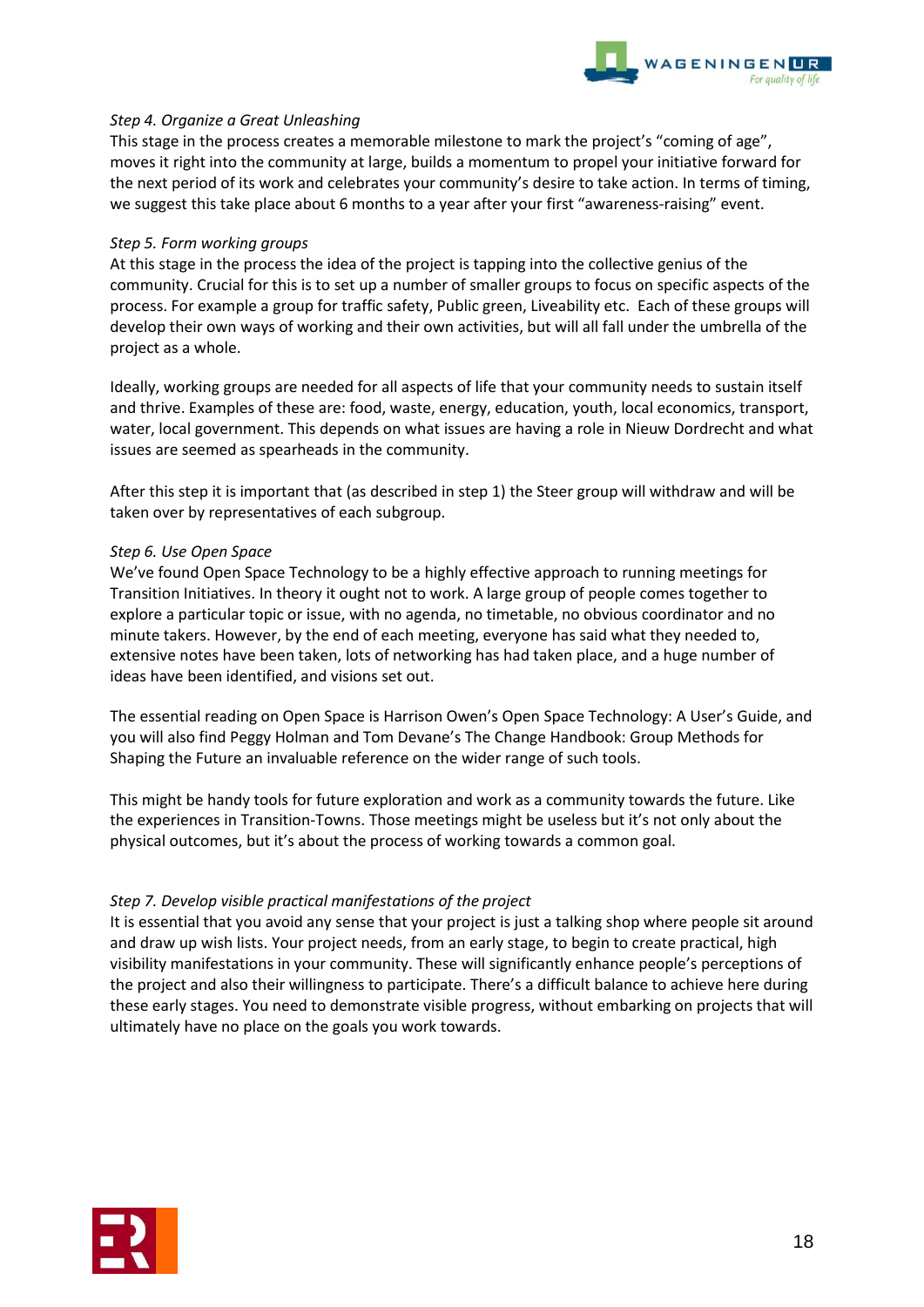

# *Step 8. Facilitate the Great Reskilling*

The idea of this step in the Transition-Town movement is the principle of getting self-sufficient. To manage this participants need to be reskilled in practises to establish that goal, because it might require different techniques than they are used. For the project in Nieuw Dordrecht this point might not be that practical bur more organisational.

Getting more responsibility and take over tasks which are normally managed by the municipality requires a change in the pattern of organisation. How do you deal with that and if the municipality is not, who is than responsible?

The Great Reskilling program will give people a powerful realization of their own ability to solve problems, to achieve practical results and to work cooperatively alongside other people. They'll also appreciate that learning can be fun!

# *Step 9. Build a Bridge to Local Government*

Whatever the degree of groundswell the project initiatives Initiative manages to generate, however many practical projects you've initiated, and however wonderful final plans are, you will not progress far unless you have cultivated a positive and productive relationship with your local government authority. Whether it is planning issues, funding or networking, you need them on board. Contrary to your expectations, you may well find that you are pushing against an open door.

# *Step 10. Honor the elders*

The system as we know it now has been developed through the years. The way the municipality controls and plans issues is the result of a governmental development which took place the last century. But how was this system in Nieuw Dordrecht in the early days? Or even in the second world war and the years after? How did the system changed? Most elderly tell that in the early days people where much more community dependent than we are now. Why was it and how did this work? These story's might inspire plans and initiatives which are developing right now.

While you clearly want to avoid any sense that what you are advocating is 'going back' or 'returning' to some dim distant past, there is much to be learnt from how things were done in the past, what the invisible connections between the different elements of society were, and how daily life was supported when less oil was available. Finding these things out can be deeply illuminating, and can lead to our feeling much more connected to place when we are developing Initiatives.

# *Step 11. Let it go where it wants to go*

Although you may start out developing your Transition Initiative with a clear idea of where it will go, it will inevitably go elsewhere. If you try and hold onto a rigid vision, it will begin to sap your energy and appear to stall. The role of a Steer group is not to come up with all the answers, but to act as a catalyst for the community to design their own transition.

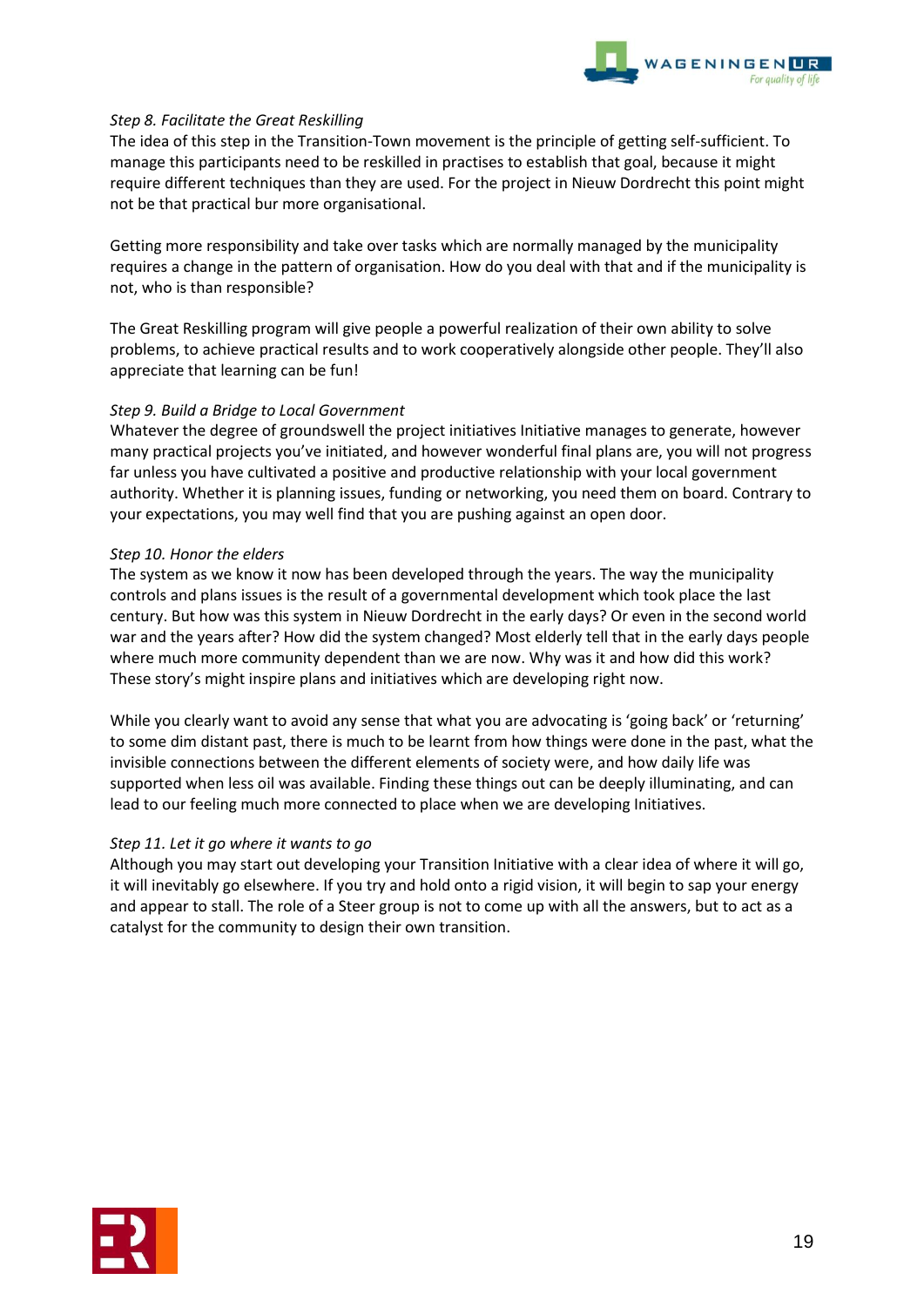

If you keep your focus on the key design you'll watch as the collective genius of the community enables a feasible, practicable and highly inventive solution to emerge.

# *Step 12. Creating Plans!*

After all those steps it's time to create plans. You have developed your goals, missions and potential ideas. You have created your network and allies. There are workgroups and subgroups all working on issues in their field of experience and interests. There is political support. From the municipality, the province and not even unthinkable national support. All actors are involved and citizen are willing to participate in the project. Now it's time to realize ideas.

Transition-Towns are basically constructed by informal agreements. For example, the groups definitions and their goals are defined by discussion and participation. The '12 ingredients' are also a set of informal rules to achieve energy sustainability.

However, the context where they are develop exist a set of national, regional and local rules, formal or informal. For example, common social agreement of paying for energy services, which are regulated by laws.

| <b>Formal rules</b> | National, regional<br>and local laws |
|---------------------|--------------------------------------|
|                     | Common willing<br>for change         |
| Informal rules      | Informal<br>agreements               |
|                     | The '12<br>ingredients'              |

#### Current rules **Avoided rules** Avoided rules

| Formal rules   | National energy<br>regulations                     |
|----------------|----------------------------------------------------|
| Informal rules | American social<br>agreements related<br>to energy |

# **What can we learn?**

From these three examples we can conclude that there are always rules (see appendix 2). They can be formal or informal, but any social system constructs a set of rules according to their objectives and principles as a society. Nevertheless, there are differences between formal and informal rules. Formal rules are generally laws, normally followed strictly and with a very clear aim. On the other hand, informal rules are more a result of social practice, results of routines that people follow. These norms are not strictly followed, there is not punishment if they are broken, instead reprimands, warnings, or other things. According to that informal rules are more flexible. Informal rules also lead more space for participation, because they are social product of shared understanding and practice, they are constructed by citizens.

The examples that we studied also show that when a social group agree and accept a set of rules it automatically develop a degree of cohesion. In other words a sense of community. The examples we gave diver very much from each other. The way the Amish organisation is constructed is related to the bible, and the way they act and behave is because of their religion and interpretation of the bible. The example of Marinaleda is a reaction on the failing capitalist system and an interpretation of communism in which everybody is equal and shares. But this system also has its rules and regulations because otherwise it won't work. The example of Transition towns divers from the other

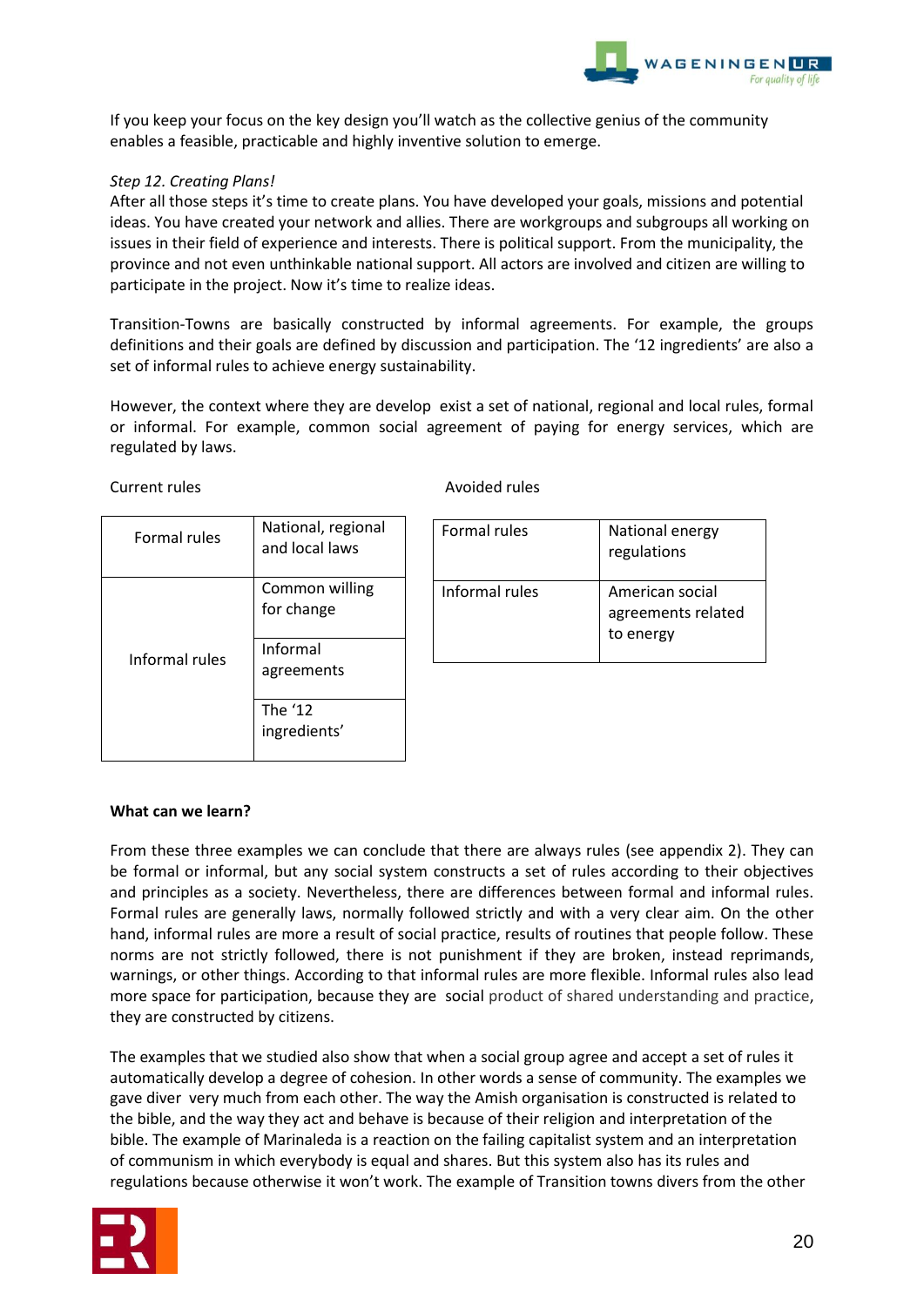

two examples because its more an idealistic approach to stimulate self-organisation and independency among citizen. The way the transition towns are organised correspondent in a sense with the idea behind New Dordrecht because of the way they organise themselves. This way might work inspiring although it's not about how to set up rules, but how to stimulate initiatives from which rules are part of. How to set up the change and divine rules and boarders is set out in the '12 ingredients'.

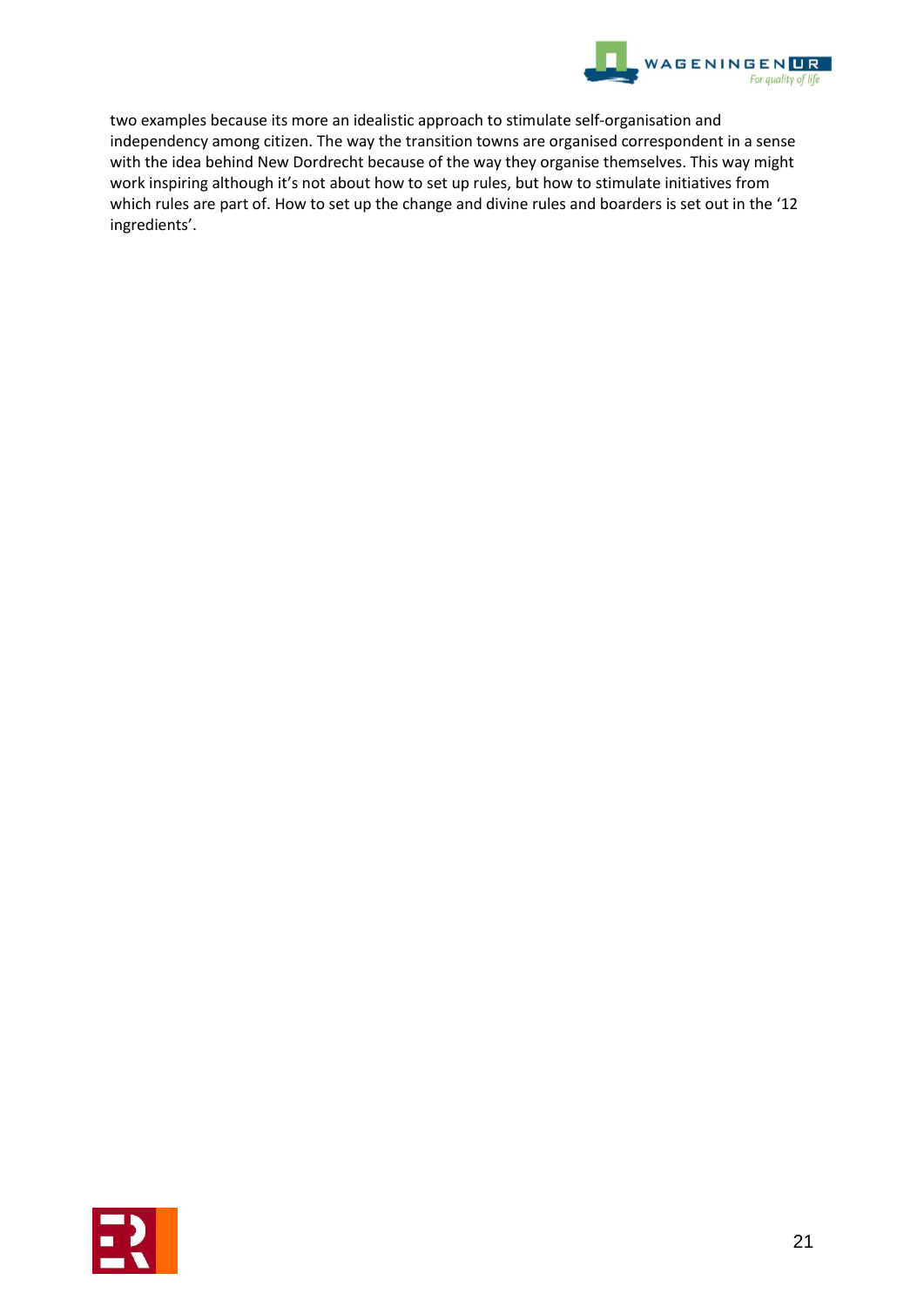

# **4 Advises**

According to the theoretical framework and the lessons learned from the examples all the communities with a construct a set of rules to develop a organise system and achieve their objectives as a community, these rules can be formal or informal. In concordance, ND has nowadays a set of formal and informal rules. Emmen Revisited project wish to change the existing system in Nieuw-Dordrecht, changing existing formal and informal rules. However, before that they need to analyse the actual situation. Analyse which are the formal and informal rules working now, which roles they play, how actors interpret them and which are the possibilities to change them. With this knowledge they could know what is the possible future space for citizens and for municipality. In other words, they could know the real possibilities of the project. Thus, our advice is before starting any strategies focus on citizens participation, it must be done a deep analyse of regulation in Nieuw-Dordrecht: "One step back, can mean a big step forward". This step back is needed to starts the project, it is the beginning point of the project.

Take a step back from focussing on project ideas, initiatives or concrete plans to the formation of the idea. How will the power relations become, who will take which responsibility etc. Set out the formal and informal rules. This might seem like taking a step back, but when the rules are divined back steps can be made forward.

After this analyse Emmen Revisited could start to change the regulation system, according to the possibilities detected in the analysis. The research and discussion of a new regulation system would mean a space for debate and finally the acceptance of new rules, what in concordance to the lessons learned from the examples would mean more social cohesion.

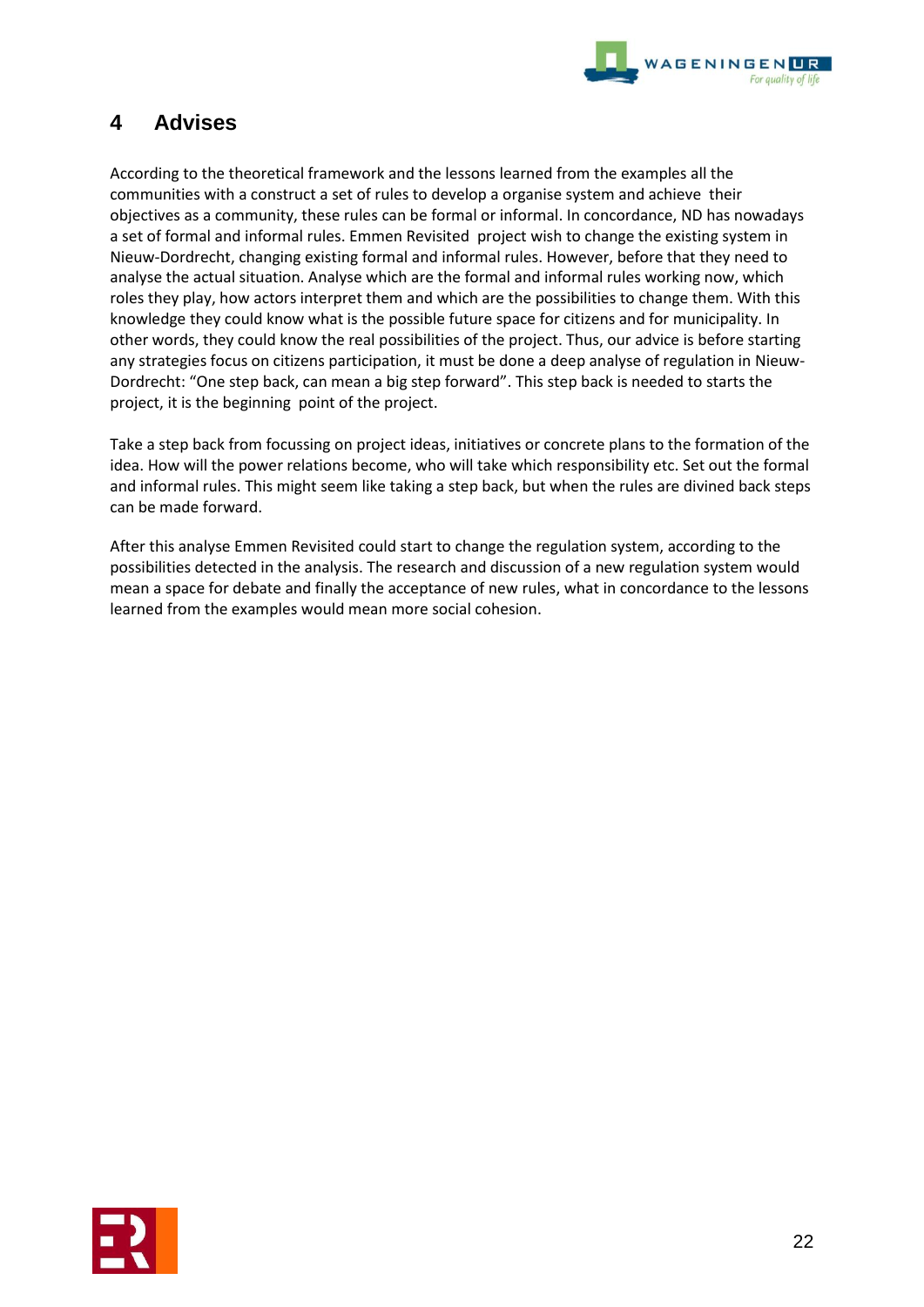

# **5 Conclusion**

The main conclusion we take from the theories we have read and the cases we have been studying on is that every system of planning, organisation or community exists out of rules. Those rules can be set by the goverment, the bible the community or even the culture in which a community is living. It is important to understand that those rules a part of a system.

Systems can change, but is very important to understand that when a system is going to change the rules and power relations in the system will change as well. By discussing and reformulating the what the new roles of actors are and what new rules will become boarders are set and a fundament for change is made.

As students we had the idea that in the case of Nieuw Dordrecht the focus is already on the development on plans and initiatives and interpretation of the context, but with the focus we have on rules this might seem to soon in the process because the rules and roles of actors seems to be unclear by actors and participants.

It might look as a step back in the process, but it will become a big step towards result if limits, rules and boarders will be set before going to the stage of action. First create the roots and build a fundament before the action takes place.

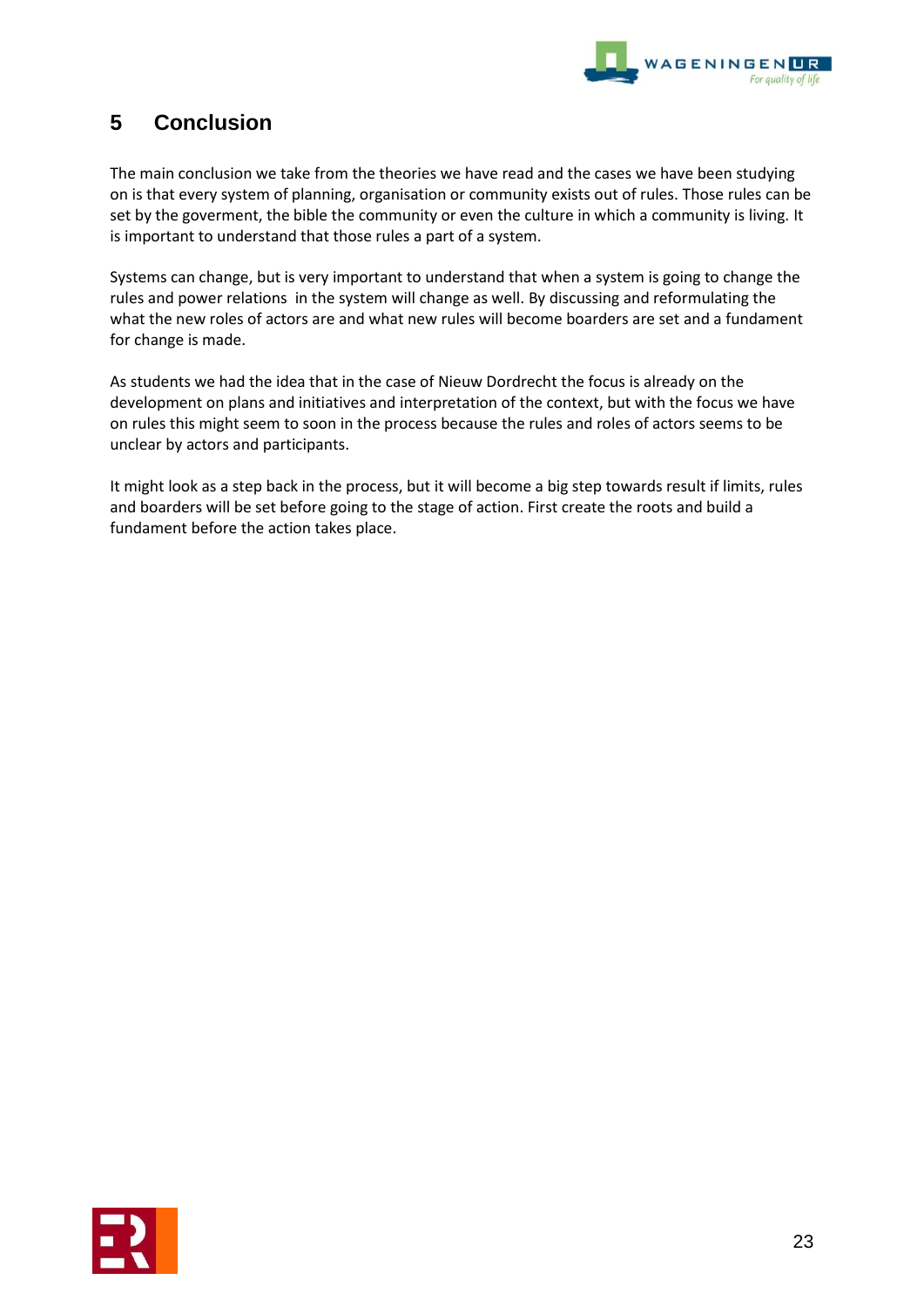

# **6 References**

Websites

Emmen Revisited project [\(http://www.emmenrevisited.nl/Home.html,](http://www.emmenrevisited.nl/Home.html) 26-09-2012)

Transition-Towns USA [\(http://transitionus.org,](http://transitionus.org/) 2-10-2012)

Transition-Town 12 step list [\(http://www.transitionus.org/initiatives/12-steps,](http://www.transitionus.org/initiatives/12-steps) 2-10-2012)

Municipality Marinaleda webpage [\(http://www.marinaleda.es/opencms/opencms/marinaleda,](http://www.marinaleda.es/opencms/opencms/marinaleda) 1-10-2012)

Castro, L. (2012). [http://www.larazon.es/noticia/4909-marinaleda-el-que-no-lucha-no-trabaja.](http://www.larazon.es/noticia/4909-marinaleda-el-que-no-lucha-no-trabaja) Critical article of Marinaleda.

Marinaleda, history and current events [\(http://www.marinaleda.com/,](http://www.marinaleda.com/) 1-10-2012)

Luis Giménez san Miguel, L, (2012)[. http://www.publico.es/espana/440867/la-economia-segun](http://www.publico.es/espana/440867/la-economia-segun-sanchez-gordillo)[sanchez-gordillo.](http://www.publico.es/espana/440867/la-economia-segun-sanchez-gordillo) Madrid, Newspaper article.

Amish Fertility [\(http://www.blume-religionswissenschaft.de/pdf/BlumeHayekAmishFertility.pdf,](http://www.blume-religionswissenschaft.de/pdf/BlumeHayekAmishFertility.pdf) 2-10-2012)

Amish history and religion [\(http://en.wikipedia.org/wiki/Amish#Way\\_of\\_life,](http://en.wikipedia.org/wiki/Amish#Way_of_life) 1-10-2012)

Amish agriculture site [\(http://www.welcome-to-lancaster-county.com/amish-farm.html,](http://www.welcome-to-lancaster-county.com/amish-farm.html) 1-10-2012)

Specific strategy [\(http://www.transitionnetwork.org,](http://www.transitionnetwork.org/) 03-10-2012)

Covert image[: http://setheisenberg.files.wordpress.com,](http://setheisenberg.files.wordpress.com/) 12-10-2012)

**Books** 

Van Dijk, T. and R. Beunen (2009). "Laws, People and Land Use: A Sociological Perspective on the Relation Between Laws and Land Use." European Planning Studies 17(12): 1797-1815.

Gilchrist, A (2000), The well-connected community: 'networking on the edge of chaos'.

Hague, C. (2005), Place identity, participation and planning. New York: Routledge

Mukhija, V. (2005), Collective Action and Property Rights: A Planner's Critical Look at the Dogma of Private Property. International Journal of Urban and Regional Research, 29: 972–983.

Pinson, G. (2002), Political government and governance: strategic planning and the reshaping of political capacity in Turin. International Journal of Urban and Regional Research, 26: 477–493.

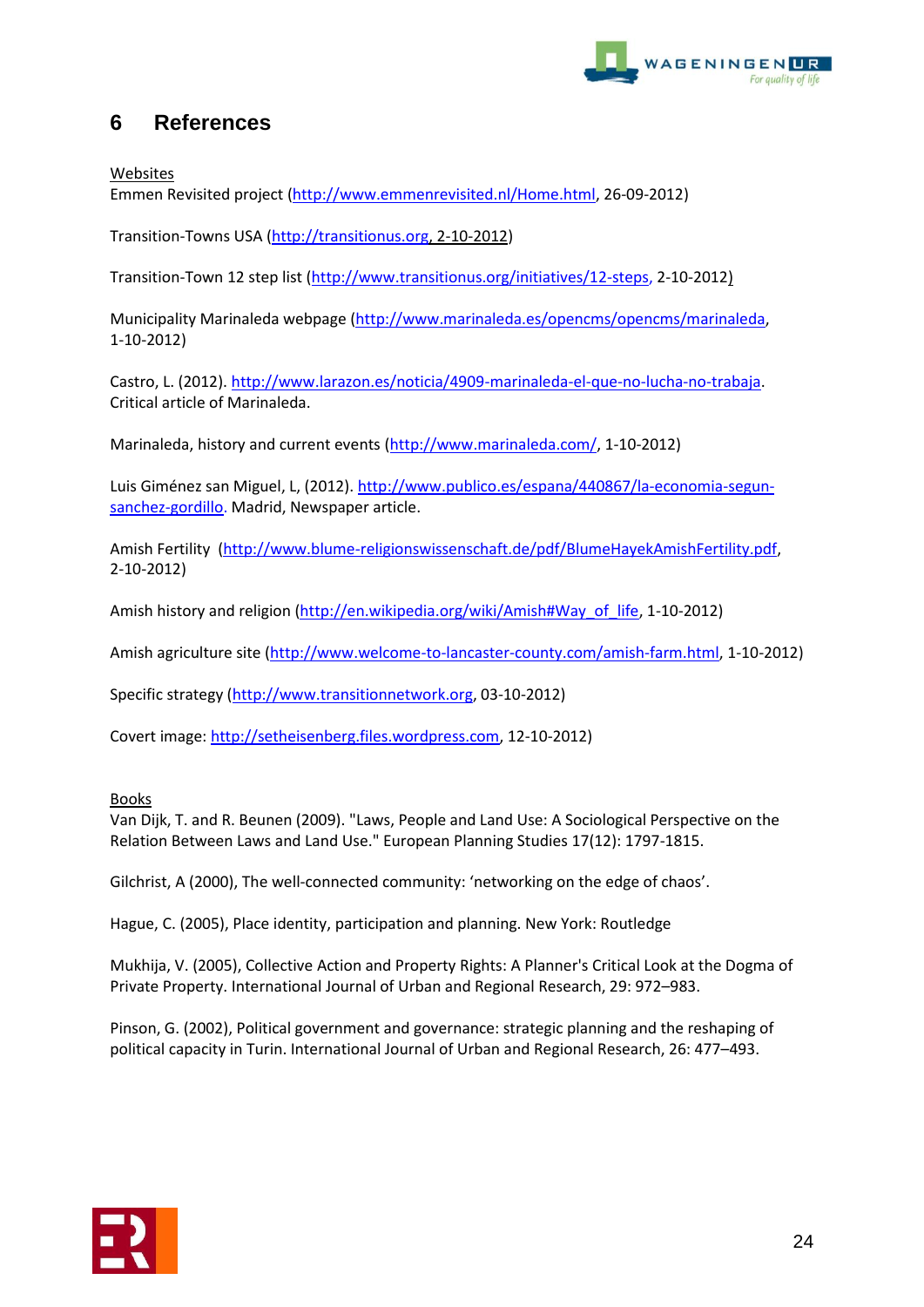

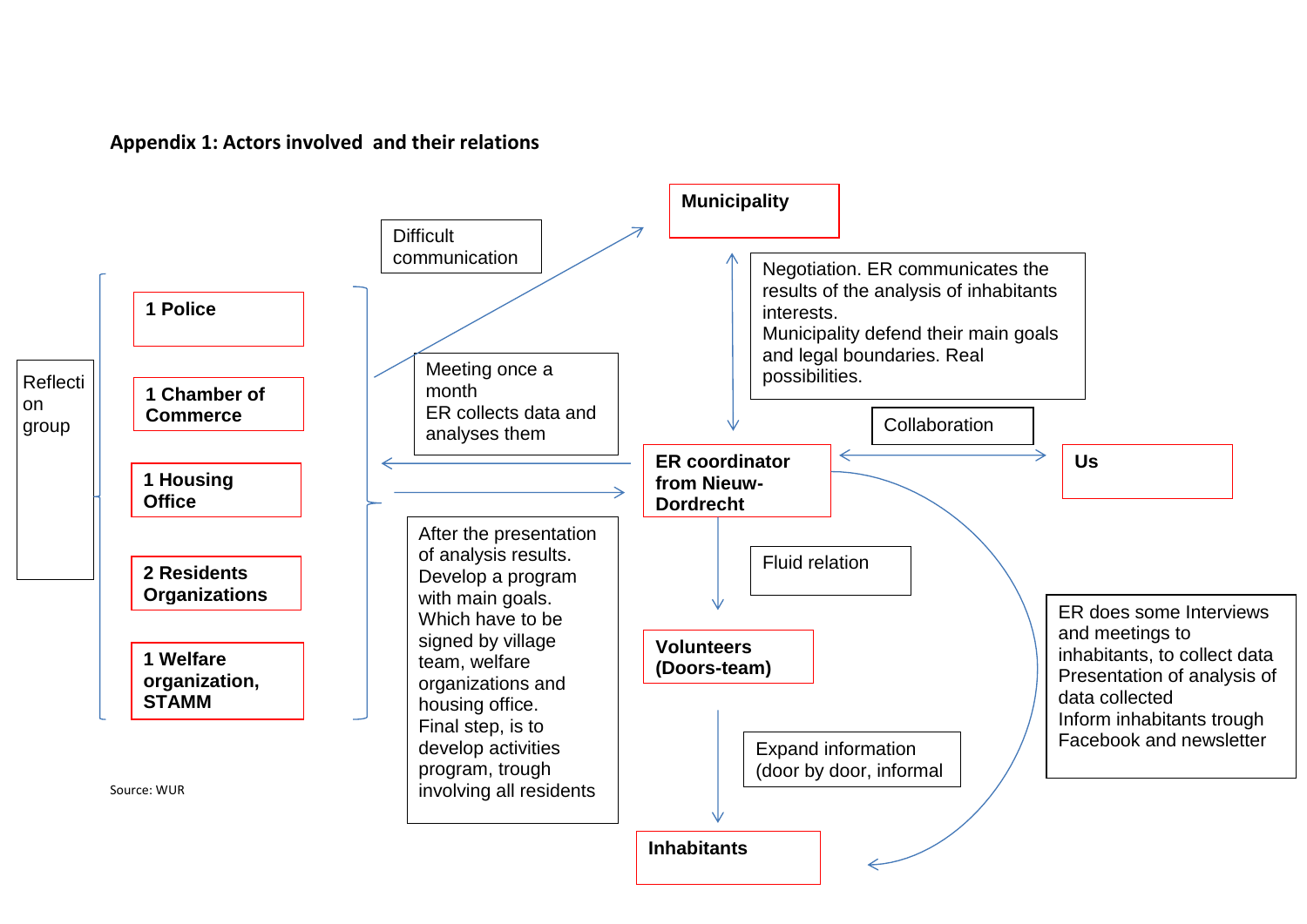

# **Appendix 2: Learning from examples**



- All systems always develop rules. They can be formal or informal.
- Informal rules are more flexible and leave more space to participation
- When a group accept the set of rules, it obtain a degree of cohesion

Source: WUR